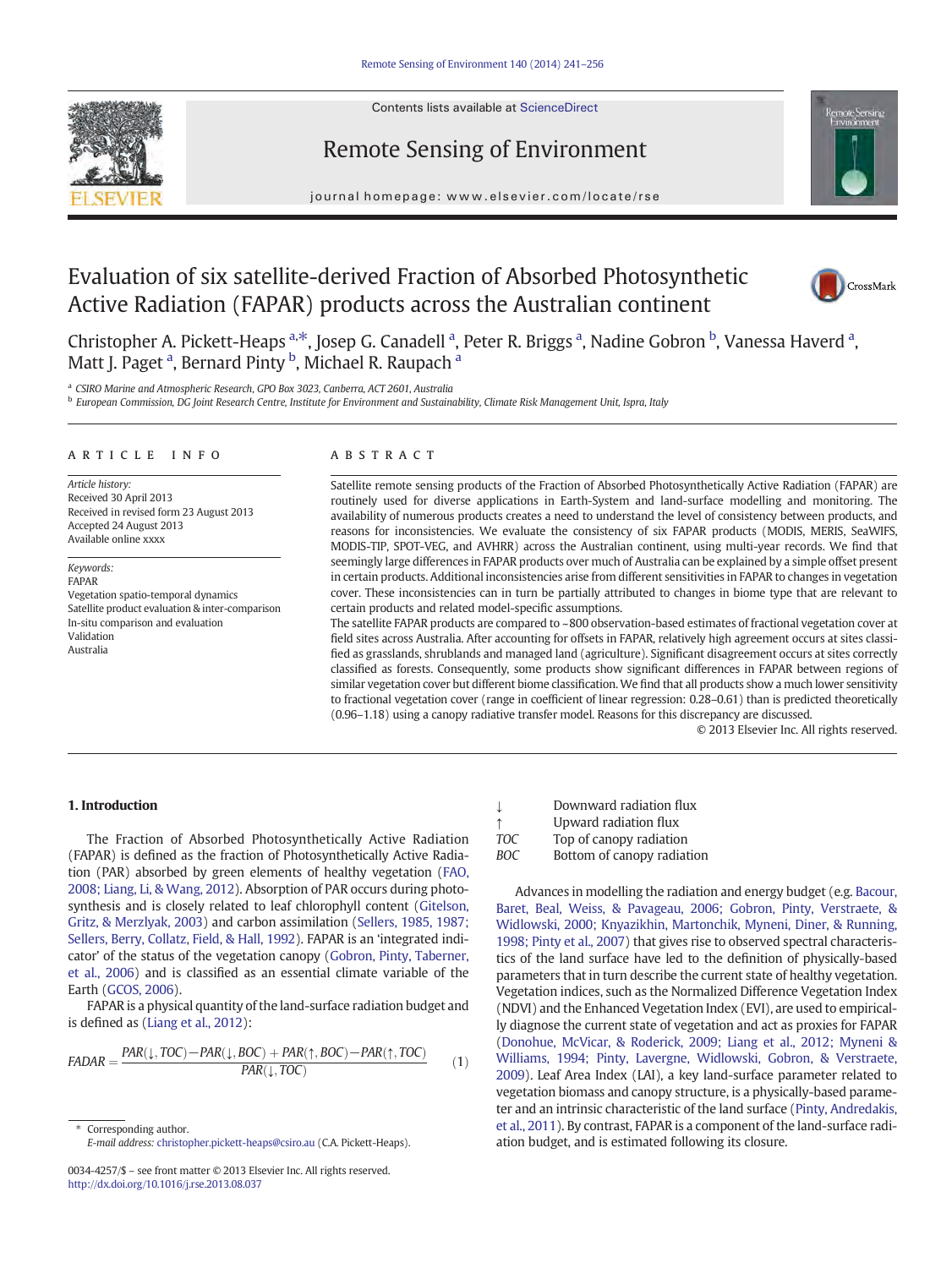Satellite remote sensing has thus revolutionised our ability to characterise and monitor vegetation dynamics on a global scale. In combination with terrestrial land-surface models [\(Haverd et al., 2013; Jung et al.,](#page-15-0) [2008; Kaminski et al., 2012; Knorr et al., 2010; Seixas, Carvalhais, Nunes,](#page-15-0) [& Benali, 2009; Sellers et al., 1997\)](#page-15-0), remote sensing can be used to constrain or otherwise inform the spatio-temporal dynamics of vegetation cover and better understand terrestrial carbon and water cycles. However, different satellite products show considerable disagreement [\(McCallum et al., 2010; Meroni et al., 2012; Seixas et al., 2009\)](#page-15-0). These differences are due to several factors, including variations in the specific definition of FAPAR (such as whether a FAPAR estimate pertains to direct or indirect radiation).

Differences between products raise questions about the sensitivity of land-surface models to inconsistencies between products. For instance, [McCallum et al. \(2010\)](#page-15-0) compared four FAPAR products over northern Eurasia. The highest level of inconsistency across the products occurred within the dominant vegetation type of mixed forests and needle-leaf forests. Improved consistency was observed within deciduous broadleaf forest and cropland. [Meroni et al. \(2012\)](#page-15-0) evaluated three SPOT-VEGETATION based FAPAR products in three separate regions of contrasting bio-climatic characteristics (SW Brazil, northern Niger and southern France). The three products, using different algorithms, exhibited generally low to moderate agreement.

[Seixas et al. \(2009\)](#page-15-0) compared the Moderate Resolution Imaging Spectroradiometer (MODIS) and MEdium Resolution Imaging Spectrometer (MERIS) FAPAR products over the Iberian Peninsula for 2003. MERIS routinely underestimated FAPAR and displayed greater spatial homogeneity than MODIS, despite high agreement in NDVI from both products. Consistent with [McCallum et al. \(2010\),](#page-15-0) FAPAR agreement was somewhat dependent on biome type. Following parameter retuning of the Carnegie–Ames–Stanford Approach (CASA) model [\(Field,](#page-14-0) [Randerson, & Malmström, 1995; Potter et al., 1993](#page-14-0)) for each satellite product, [Seixas et al. \(2009\)](#page-15-0) identified reasonable agreement in sitebased Net Primary Production (NPP)/Net Ecosystem Exchange (NEE) estimates, but a remaining discrepancy in seasonality was identified. [Haverd et al. \(2013\)](#page-15-0) used two FAPAR products derived from MODIS and the Advanced Very High Resolution Radiometer (AHVRR) [\(Donohue, Roderick, & McVicar, 2008](#page-14-0), data available at [http://data.](http://data.auscover.org.au) [auscover.org.au\)](http://data.auscover.org.au) to drive a terrestrial land-surface model over Australia from 1990–2010. Despite parameter retuning of the landsurface model for each FAPAR product (resulting in highly consistent continental mean estimates of NPP), regional differences in NPP of up to 15% were identified. Seasonal discrepancies in FAPAR were identified as a key contributor to seasonal discrepancies in NPP.

The objectives of this paper are (1) to assess the degree of consistency of six global satellite FAPAR products across the Australian continent, using three geographical classifications based on drainage units and vegetation types; and (2) to identify where and why the products are inconsistent. The satellite FAPAR products are further evaluated against ~800 in-situ estimates of vegetation fractional cover (spatial scale  $\sim$ 100 m  $\times$  100 m) at ~600 field sites across Australia.

#### 2. Data & methods

This section is divided into three main sub-sections: 2.1. Study Area, 2.2. Datasets and [2.3](#page-4-0). Methods.

# 2.1. Study region: bio-climatic characteristics of Australia

Australia is the driest inhabited continent. Mean annual rainfall (1990–2011) is 493 mm.a<sup> $-1$ </sup> (61% of the global average, [Haverd et al.,](#page-15-0) [2013\)](#page-15-0), with much of central Australia receiving <250 mm.a<sup> $-1$ </sup>. Annual runoff is ~70 mm.a<sup> $-1$ </sup> (or 14% of precipitation, [Haverd et al., 2013\)](#page-15-0), highlighting high rates of evapotranspiration. Northern Australia has a tropical dry, monsoonal climate. Climate zones in southern Australia are predominantly Mediterranean, and warm or cool temperate. The east coast of Australia including Tasmania, receives reliable rainfall throughout the year. Small pockets of tropical and temperate rainforest exist in northern and southern Australia respectively amongst areas of wet Eucalypt forest.

Seasonal dynamics in vegetation vary significantly in phase and amplitude across Australia, dictated by opposing seasonal rainfall patterns in northern and southern Australia. Seasonal green-up in northern Australia coincides with the onset of the Australian monsoon, beginning in summer (DJF) and extending into autumn (MAM). Seasonal green-up in southern Australia begins in winter (JJA) and extends into spring (SON). Isolated regions in southern Australia exhibit seasonal greenup maxima and minima in summer (DJF) and winter (JJA) respectively. Seasonal dynamics in vegetation are generally dominated by grassy vegetation, as Australian woody vegetation is predominantly evergreen [\(Donohue et al., 2009](#page-14-0)).

# 2.2. Data products used in study

#### 2.2.1. Satellite FAPAR products

The land-surface interacts with PAR through absorption and scattering of incoming PAR. Radiation flux components must be accounted for in a budget framework following the conservation of energy to reconcile incoming PAR with the measured outgoing PAR at the top-of-canopy (Eq. [1\)](#page-0-0). An additional horizontal flux contribution becomes insignificant relative to vertical radiant fluxes at low spatial resolutions typical of satellite remote sensing products [\(Widlowski, Pinty, Lavergne, Verstraete,](#page-15-0) [& Gobron, 2005\)](#page-15-0). The definition of FAPAR may also vary between products: FAPAR may relate only to direct solar radiation ('instantaneous FAPAR'), diffuse radiation or include both indirect/diffuse radiation. The FAPAR estimate may also relate to a particular instant in time.

This paper considers the inter-comparison of six satellite-derived global FAPAR products. The products are generated from different models, using different optimisation techniques and space-borne measurements from instruments with different specifications (e.g. spectral bands and measurement precisions). The products also correspond to various definitions of FAPAR. [Table 1](#page-2-0) provides a detailed summary of each FAPAR product.

2.2.1.1. MODIS FAPAR. The MODIS LAI and FAPAR collection 5 products (MOD15A2 and MYD15A2 from Terra and Aqua respectively) are derived from the inversion of a 3D radiative transfer (RT) model that accounts for the heterogeneity (3D structure) of vegetated land-surfaces primarily at the canopy scale [\(Knyazikhin et al., 1998, 1999; Myneni](#page-15-0) [et al., 2002](#page-15-0)). Top-of-canopy bidirectional reflectance factors (BRFs) and associated uncertainties from up to seven MODIS spectral bands are used in the inversion and optimisation of the 3D RT model.

A look-up-table is used to identify state-vector solutions (including LAI) consistent with observed top-of-canopy BRFs, from which the mean state-vector is taken as the optimal solution. FAPAR is then estimated from closure of the surface radiation budget. Essential to the MODIS optimisation algorithm are 8 classes of MDC12Q1 global biome classification [\(Section 2.2.3\)](#page-4-0). The classification makes assumptions on vegetation characteristics (structure/scattering properties/canopy height), degree of heterogeneous cover, soil type and colour and climate. An NDVI-based backup algorithm is applied following the failure to identify an optimal solution. The MODIS FAPAR used here (MOD15A2) is stated as being the FAPAR arising from direct (10:30 h equatorial crossing time) and diffuse radiation ([Knyazikhin et al., 1998](#page-15-0)).

2.2.1.2. MERIS and SeaWiFS FAPAR product. The JRC FAPAR product [\(Gobron, Pinty, Taberner, et al., 2006; Gobron, Pinty, Aussedat, et al.,](#page-14-0) [2006; Gobron et al., 2008\)](#page-14-0) is derived from a generic vegetation index [\(Gobron et al., 2000\)](#page-15-0) applicable to any satellite instrument with spectral bands in the near-infrared (NIR), red and blue bands (e.g. [Gobron, Pinty,](#page-14-0) [Aussedat, et al., 2006; Gobron, Pinty, Taberner, et al., 2006; Gobron,](#page-14-0) [Pinty, Verstraete, & Govaerts, 1999; Gobron, Pinty, Verstraete, &](#page-14-0)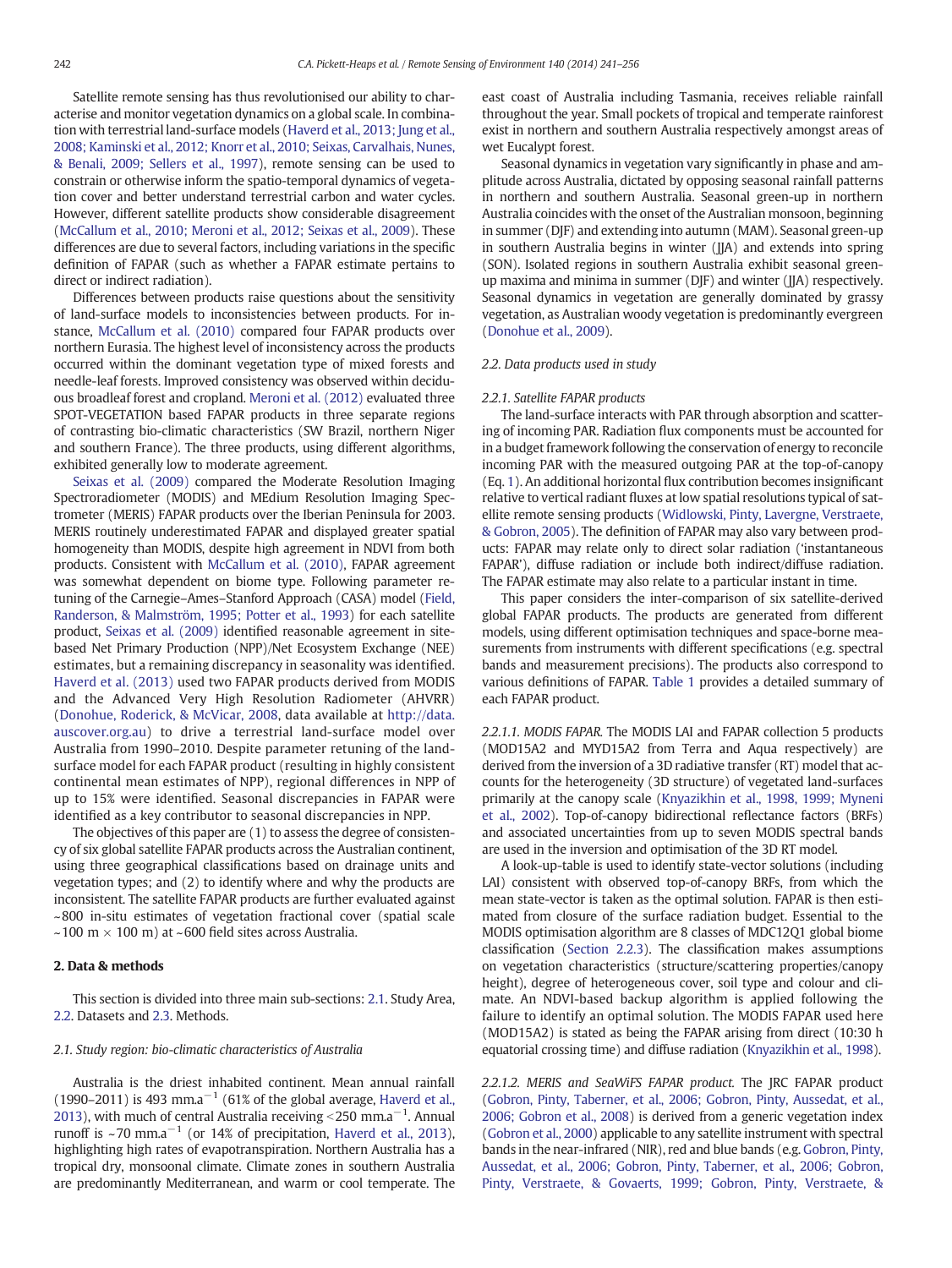<span id="page-2-0"></span>

| <b>Table 1</b>                                                 |
|----------------------------------------------------------------|
| Technical details of the six satellite-derived FAPAR products. |

|                                  | <b>MODIS</b>                                         | <b>MERIS</b>                             | SeaWiFS                                | MODIS-TIP                                | <b>VEGETATION</b>     | <b>AVHRR</b>           |
|----------------------------------|------------------------------------------------------|------------------------------------------|----------------------------------------|------------------------------------------|-----------------------|------------------------|
| Platform                         | Terra                                                | EnviSat                                  | OrbView-2(SeaStar)                     | Terra & Aqua                             | SPOT VEGETATION (VGT) | <b>NOAA EOS AVHRR</b>  |
| Instrument                       | <b>MODIS</b>                                         | <b>MERIS</b>                             | SeaWiFS                                | <b>MODIS</b>                             | <b>VEGETATION</b>     | <b>AVHRR</b>           |
| Version                          |                                                      |                                          |                                        |                                          |                       |                        |
| Spatial resolution (deg)         | $0.01^\circ$                                         | $0.01^\circ$                             | $0.01^\circ$                           | $0.01^{\circ}$                           | $0.01^{\circ}$        | 0.01 <sup>°</sup>      |
| Temporal resolution (days)       | 8                                                    | 10                                       | 10                                     | 16                                       | 10                    | 30                     |
| Time-series (year)               | 2000-present                                         | 2003-2012                                | 1997-2006                              | 200-present                              | 1999-present          | 1980-2006              |
| Input                            |                                                      |                                          |                                        |                                          |                       |                        |
| Spectral band (VIS-NIR)          |                                                      | 3                                        | 3                                      |                                          | 3                     | 2                      |
| Spectral band uncert.            | Y                                                    | Y                                        | <sup>V</sup>                           |                                          |                       | N                      |
| <b>BRFs</b>                      | $\mathbf{V}$                                         |                                          |                                        |                                          |                       | N                      |
| Albedo                           | N                                                    |                                          |                                        |                                          | N                     | N                      |
| Spectral region                  | N/A                                                  | N/A                                      | N/A                                    | VIS/NIR                                  | N/A                   | N/A                    |
| Radiance type                    | Top-of-canopy                                        | Top-of-atmosphere                        | Top-of-atmosphere                      | Broad-band sfc albedo                    | Top-of-canopy         | Top-of-atmosphere      |
| ATM correction                   | <b>RT</b>                                            | Blue band                                | Blue band                              | <b>RT</b>                                | <b>RT</b>             | N                      |
| RT model inversion               |                                                      |                                          |                                        |                                          |                       | N                      |
| Type                             | 3D                                                   | 1D                                       | 1 <sub>D</sub>                         | 1D Two-stream                            | 1D                    | N/A                    |
| Optimisation method              | Look-up tables                                       | Based on RT models                       | Based on RT models                     | Bayesian inversion                       | Neural network        | N/A                    |
| Prior information                | 6-class biome classif.                               |                                          |                                        | A priori PDFs*                           | N                     | N/A                    |
| Back-up algorithm                | <b>NDVI</b>                                          | N                                        |                                        | N                                        | N                     | N/A                    |
| Rescalling of FAPAR data         | N                                                    | N                                        |                                        |                                          |                       | V                      |
| Cross-instrument calibration     | N/A                                                  | N/A                                      | N/A                                    | N/A                                      |                       | $\mathbf{v}$           |
| Calibration (field site) dataset | Y                                                    |                                          |                                        | N                                        |                       | N/A                    |
| Post model-fit assessment        | N                                                    |                                          |                                        |                                          | N                     | $\mathbb N$            |
| Validation references            | Myneni et al., 2002                                  | Gobron, Pinty, Aussedat, et al., 2006;   | Gobron, Pinty, Taberner, et al., 2006, | Pinty et al., 2008; Pinty, Jung, et al., | Baret et al., 2007    | Donohue et al., 2008   |
|                                  |                                                      | Gobron et al., 2007; Gobron et al., 2008 | Gobron, Pinty, Aussedat, et al., 2006  | 2011                                     |                       |                        |
| Output                           |                                                      |                                          |                                        |                                          |                       |                        |
| <b>FADAR</b>                     | Yes                                                  | Yes                                      | Yes                                    | Yes                                      | Yes                   | NDVI rescaling         |
| <b>FADAR</b> definition          | FADAR from direct (10:30 h) &                        | Instantaneous green FAPAR based          | Instantaneous green FAPAR based        | FAPAR/GREEN from diffuse                 | FAPAR at 10:15 local  | <b>Full FAPAR from</b> |
|                                  | diffuse radiation                                    | on direct (10:00 h) radiation            | on direct (12:05 h) radiation          | radiation                                | solar time            | direct radiation       |
| LAI                              | Yes                                                  | No                                       | N <sub>o</sub>                         | Yes                                      | Yes                   | N <sub>o</sub>         |
| Data provider                    | NASA/Boston University                               | JRC-EC                                   | IRC-EC                                 | IRC-EC                                   | GeoLand2              | <b>CSIRO</b>           |
| 2nd provider                     | AusCover-CSIRO                                       | N/A                                      | N/A                                    | N/A                                      | N/A                   | AusCover-CSIRO         |
| Data source                      | ftp://ladstp.nascom.nasa.gov/<br>www.auscover.org.au | www.fapar.jrc.it                         | www.fapar.jrc.it                       | www.fapar.jrc.it                         | www.geoland2.eu       | www.auscover.org.au    |

Notes: MODIS-TIP Spatial/temporal resolutions of 500 m/8-days are possible. The use of spectral bands in place of broadband albedo is also possible. ⁎ A prior PDFs on all model parameters.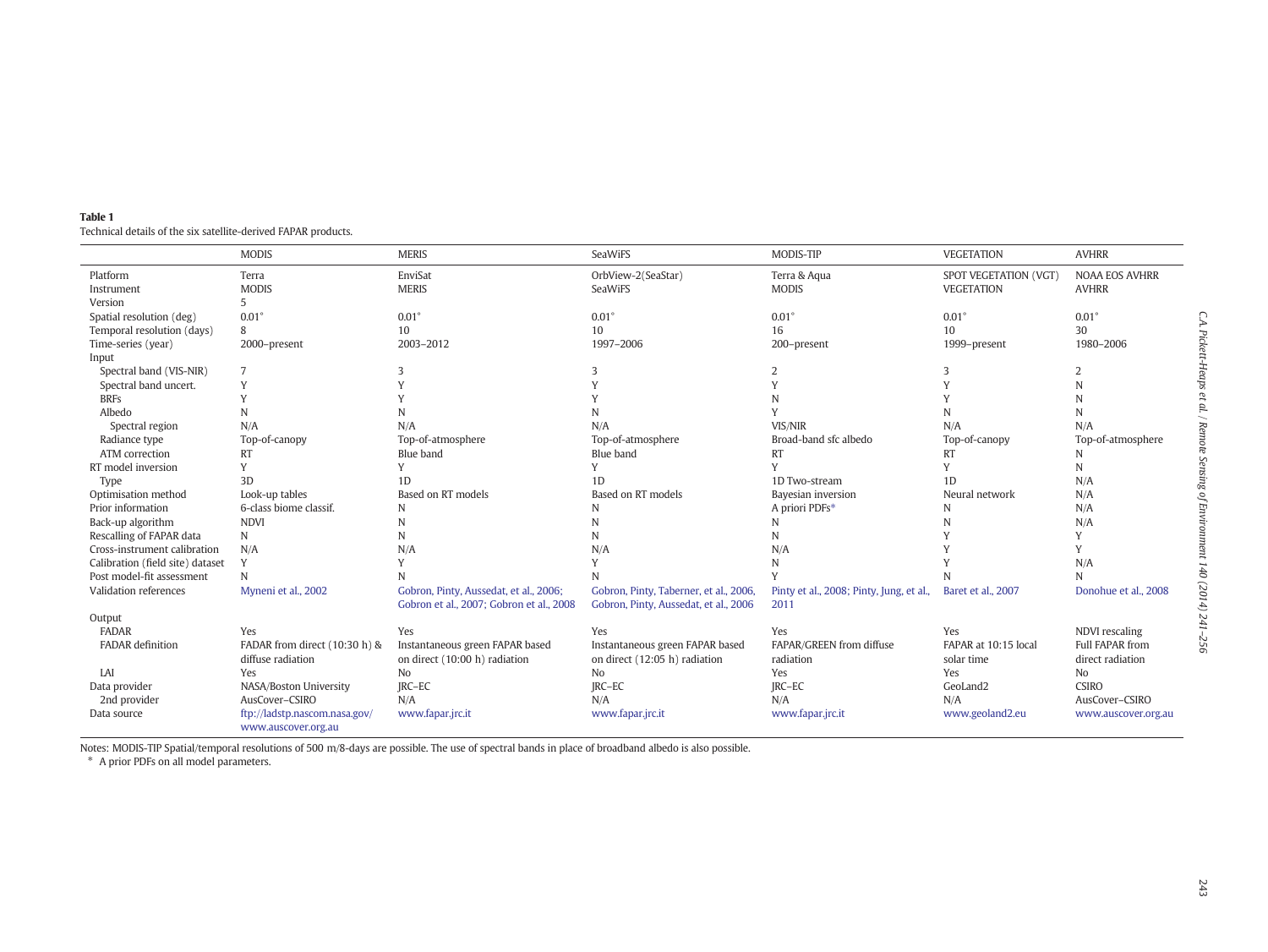<span id="page-3-0"></span>[Taberneret, 2002; Meroni et al., 2012\)](#page-14-0). Top-of-atmosphere radiance measurements from MERIS/SeaWiFS are normalised to account for angular variations in illumination and observation geometries. The normalised red and NIR bands are then 'rectified' using the blue band to account for atmospheric scattering. Rectification involves ratios of polynomial functions of the red/blue and NIR/blue bands respectively, the coefficients (P) of which are optimised through RT modelling. FAPAR is then computed as a function of the rectified red/NIR bands and the polynomial coefficients P.

A 1D (horizontally homogeneous) semi-discrete land-surfaceatmosphere coupled RT model [\(Gobron, Pinty, Verstraete, & Govaerts,](#page-15-0) [1997; Vermote, Tanré, Deuze, Herman, & Morcette, 1997](#page-15-0)) was used to model vegetation canopy characteristics and generate a training dataset. The FAPAR represents the instantaneous FAPAR of vegetation under direct illumination (10:00 h equatorial crossing time, [Gobron](#page-15-0) [et al., 1999](#page-15-0)). Accuracy is approximately  $\pm$  5–10% and agreement with in-situ estimates over different canopy types is  $\pm 0.1$  [\(Gobron, Pinty,](#page-14-0) [Taberner, et al., 2006; Gobron et al., 2008](#page-14-0)).

2.2.1.3. MODIS-TIP. The MODIS-TIP FAPAR/LAI products are generated from the optimisation of a 1D two-stream RT model (JRC-TIP, [Pinty](#page-15-0) [et al., 2006\)](#page-15-0) using MODIS VIS/NIR white-sky (bi-hemispherical) albedo (MCD43B3.005) in place of multiple spectral bands ([Pinty,](#page-15-0) [Andredakis, et al., 2011\)](#page-15-0). Fundamental land-surface spectral characteristics are maintained by the land-surface albedo while issues related to observation and illumination geometries can be negated as broadband albedo integrates across both angular and spectral domains. Bayesian inversion techniques [\(Tarantola, 2005](#page-15-0)) are used to optimise the RT state-vector from the observed albedo constraints. A priori Probability Distribution Functions (PDF) of all seven statevector parameters (including effective LAI) must be defined and the resulting parameter solutions are a set of a posteriori PDFs. Closure of the surface radiation budget (providing estimates of FAPAR) is achieved after running the JRC-TIP model forward with the set of optimised RT parameters.

Two versions of the MODIS-TIP FAPAR/LAI product are available. The STANDARD and GREEN versions differ in constraints placed on leaf (vegetation canopy) scattering properties (e.g. leaf colour) in the NIR. All models require the specification of leaf scattering properties and may either be (1) assigned to a fixed, generic parameter value (e.g. MERIS/SeaWiFS), (2) parameterised depending on BIOME type (MODIS) or (3) a parameter optimised by the inversion procedure (MODIS-TIP). All products evaluated here, including the MODIS-TIP STANDARD version, use a leaf scattering specification of an average leaf (or standard leaf scenario, see [Pinty, Andredakis, et al., 2011](#page-15-0) for details). The MODIS-TIP GREEN version uses a different leaf scattering specification (in the form of a different a priori PDF) that is more applicable to a typical green leaf scenario [\(Pinty, Andredakis, et al., 2011\)](#page-15-0). The STANDARD version is interpreted as the total FAPAR arising from green and non-green vegetation. The GREEN version is interpreted as the FAPAR arising if all vegetation is assumed to be green, as dictated by constraints on the leaf scattering parameter. The different scattering properties result from the more efficient scattering of NIR by green vegetation relative to non-green (yellow/brown) vegetation, thus requiring less effective leaf area (LAI) to generate an equivalent observed signal [\(Pinty et al., 2009](#page-15-0)).

2.2.1.4. SPOT-VEG. The Geoland2 Core Mapping Service BioPar provided the SPOT-VEGETATION (SPOT-VEG) GEOV1 FAPAR product [\(Baret et al.,](#page-14-0) [2013\)](#page-14-0). The product is based on the CYCLOPES FAPAR product [\(Baret](#page-14-0) [et al., 2007](#page-14-0)) but has been combined with the MODIS collection 5 FAPAR product [\(Myneni et al., 2002](#page-15-0)) and linearly scaled from 0–1 to generate the 'fused' GEOV1 product ([Baret et al., 2013; Meroni et al.,](#page-14-0) [2012\)](#page-14-0). Justification for creating a fused product was to limit deficiencies in low/high FAPAR values for MODIS/CYCLOPES respectively, while taking advantage of other qualities of each product, including similarities in

FAPAR definition and observation geometry [\(Baret et al., 2013](#page-14-0)). The product is thus not completely independent of the MODIS product used in this study. GEOV1 FAPAR corresponds to instantaneous value at 10:15 h local solar time.

The original CYCLOPES FAPAR product was generated using the Scattering by Arbitrarily Inclined Leaves (SAIL) 1D radiative transfer model [\(Verhoef, 1984\)](#page-15-0) optimised via a neural network [\(Bacour et al.,](#page-14-0) [2006; Baret et al., 2007](#page-14-0)). The full time-series consists of observations from two VEGETATION instruments on board SPOT-4 (launched 1998) and SPOT-5 (launched 2002), requiring a preliminary step of instrument cross-calibration. Cloud/cloud-shadow screening, a modelbased atmospheric correction and conversion to top-of-canopy Bidirectional Reflectance Factors (TOC BRFs) by accounting for observation and illumination geometries were then applied. The SPOT-VEG retrieval of LAI/fCOVER, including training of the neural network, utilises spectral bands in the red, NIR and SWIR only. The blue spectral band is not used for atmospheric correction due to excessive noise [\(Baret et al.,](#page-14-0) [2007\)](#page-14-0). Closure of the surface radiation budget is achieved after running the RT model forward with the optimised state parameters, thus providing estimates of FAPAR. Similar to the MERIS FAPAR product, a calibration (or training) dataset has been used and is representative of any land-surface type.

2.2.1.5. AVHRR. AVHRR data have been available since the launch of early National Oceanic and Atmospheric Administration (NOAA) weather satellites. The value of an AVHRR-based product is the long time-series of data, despite limitations arising from broad-spectral bands, out-dated technology and difficulties in cross-instrument calibration. Data extends back to 1981 and allows for long-term temporal trend analyses (e.g. [Donohue et al., 2009\)](#page-14-0). The AVHRR product produced for Australia [\(Donohue et al., 2008\)](#page-14-0) was not generated from an optimised RT model but is instead based on the NDVI.

Cross-instrument calibration, a significant issue across five separate AVHRR instruments, is achieved by considering the 'cover triangle' formed by the red and NIR reflectances in red/NIR spectral space. Important features of this triangle are the soil line and the 'dark point' (see [Donohue et al., 2008](#page-14-0) for details). Successful cross-instrument calibration results from the adjustment of red/NIR AVHRR radiances from each sensor such that the cover triangle is invariant in time. Anchoring the soil line and dark point requires both bright and dark geographic targets (salt lakes and water bodies respectively) that have a time invariant albedo. FAPAR estimates were then calculated by rescaling the NDVI values to 0–0.95 ([Donohue et al., 2008\)](#page-14-0).

#### 2.2.2. Vegetation fractional cover

Two datasets, consisting of in-situ and satellite-derived estimates of vegetation fractional cover, are used in this study. Both datasets consist of the fractional cover of three classes: photosynthetically active material (PV), non-photosynthetically active material (NPV) and bare soil (BS). Both datasets conform to the definition of fraction cover (of PV/NPV/BS) as that over the background from a nadir viewpoint.

2.2.2.1. In-situ estimates. An extensive database of ~800 in-situ vegetation fractional cover (FC) estimates across Australia was compared with satellite-derived FAPAR estimates. The in-situ dataset (hereinafter referred to as the FC-dataset) contains FC field measurements [\(Muir et al.,](#page-15-0) [2011](#page-15-0)) obtained from the following field campaign programme and datasets: (1) State-Wide Land Cover And Trees Study (SLATS) from the Department of Environment and Resource Management, Queensland; and (2) the Australian ground cover reference sites database from the Australian Bureau of Agricultural and Resource Economics and Sciences.

The FC-dataset [\(Fig. 1A](#page-4-0)) consists of in-situ estimates of PV, NPV and BS at three defined vegetation levels: ground cover (PV/NPV/BS fractions that sum to 1), mid-story vegetation (PV/NPV fractions at  $<$  2 m) and over-story vegetation (PV/NPV fractions at  $>2$  m). Typical fieldsite dimensions are 100 m  $\times$  100 m ( $\sim$ 1 ha). Where possible, sites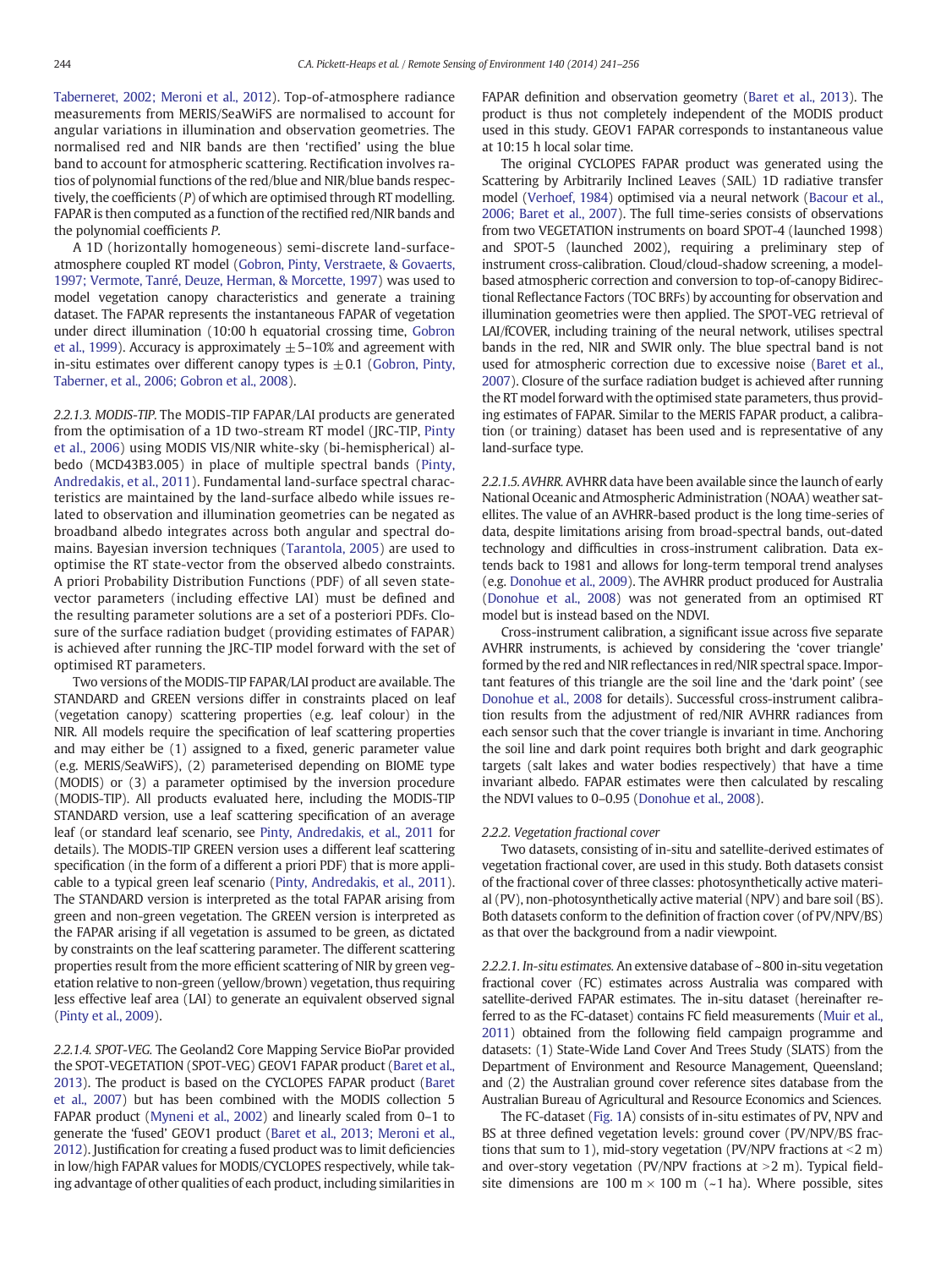<span id="page-4-0"></span>

Fig. 1. A: Spatial coverage of in-situ estimated vegetation fractional cover (FC-dataset). Colour scale indicates PV fractional cover. B: Drainage divisions across Australia. NE Queensland (1), SE Australian coast (2), Tasmania (3), MDB (4), Western Australia Coast (6, 7), Northern Australia (8, 9), Central Australia (5, 10, 11) and the Western Plateau (12).

were chosen to be representative of the vegetation cover at larger spatial scales typical of satellite products. [Appendix A](#page-13-0) describes the sampling strategy applied ([Muir et al., 2011\)](#page-15-0) and the calculation of the total exposed PV/NPV/BS fractional cover apparent from above the canopy (hereinafter referred to as PV-FC, NPV-FC and BS-FC respectively).

2.2.2.2. Satellite-derived estimates. A satellite-derived MODIS vegetation fractional cover product for Australia (hereinafter referred to as the SD-FC product) ([Guerschman et al., 2009\)](#page-15-0) consists of the fractional cover of three end-member classes: photosynthetic-active material (PV), non-photosynthetic active material (NPV) and bare soil (BS). These end-members are derived from two spectral indices: the NDVI and the ratio of MODIS bands 7 ( $\sim$ 2100 nm) and 6 ( $\sim$ 1650 nm) that is sensitive to spectral characteristics of dry/woody vegetation matter in the short-wave infrared (SWIR) spectral region. The product was validated using both field data and Hyperion hyperspectral satellite data over northern Australia [\(Guerschman et al., 2009\)](#page-15-0) and ongoing field campaign programmes.

# 2.2.3. Region classifications across Australia

Three geographic classifications are used in this study. One classification is based on drainage divisions (Fig. 1B), with each division consisting of an amalgamation of individual drainage basins [\(NLWRA,](#page-15-0) [2000, 2001](#page-15-0)). A set of eight drainage divisions is used in this study:

| North-East Oueensland Coast           | Western Australian Coast |
|---------------------------------------|--------------------------|
| South-East Australian Coast (NSW/VIC) | Northern Australia       |
| Tasmania                              | Central Australia        |
| Murray-Darling Basin (MDB)            | Western Plateau          |

The second geographic classification, the National Vegetation Information System (NVIS), is based on vegetation type [\(NVIS, 2007\)](#page-15-0). The classification consists of 27 vegetation groups (e.g. tropical and temperate rainforest, Eucalyptus forests, woodlands, shrublands, savanna and grasslands, and cleared agricultural land). The third geographic classification is the MODIS global biome classification (MDC12Q1, updated annually). Eight biomes from this classification are used in the MODIS LAI/FAPAR product retrieval:

| Broadleaf evergreen trees   | Shrublands                |
|-----------------------------|---------------------------|
| Broadleaf deciduous trees   | Savanna                   |
| Needle-leaf evergreen trees | Grasslands & cereal crops |
| Needle-leaf deciduous trees | <b>Broadleaf crops</b>    |

# 2.3. Evaluation of the global FAPAR products: methodology

The methodology devised to evaluate the six global FAPAR products over Australia consists of two approaches: 2.3.1. An evaluation based on direct comparisons within different geographic regions across Australia; and 2.3.2. An evaluation using in-situ and satellite-derived estimates of vegetation fractional cover, categorised by vegetation type/biome.

# 2.3.1. Evaluation based on direct comparisons between products

The FAPAR time-series from each product was partitioned into a seasonal and a base-level component, hereinafter referred to as recurrent and persistent FAPAR. The components are associated with recurrent (grassy) and persistent (woody) vegetation biomes ([Donohue et al.,](#page-14-0) [2009](#page-14-0)) and the partition algorithm ([Appendix B](#page-14-0)) follows [Donohue](#page-14-0) [et al. \(2009\),](#page-14-0) [Lu, Raupach, McVicar, and Barrett \(2003\)](#page-15-0) and [Roderick,](#page-15-0) [Noble, and Cridland \(1999\)](#page-15-0). Seasonal variation and long-term, baselevel changes in FAPAR were then evaluated separately by directly comparing all products within each drainage division (Section 2.2.3) across Australia.

# 2.3.2. Evaluation based on comparisons to vegetation fractional cover

FAPAR product evaluation using a physically consistent independent estimate is not possible in Australia due to a lack of in-situ FAPAR measurements. An extensive database of in-situ estimated vegetation fractional cover can instead be used, augmented by a similarly defined satellite-derived product.

Healthy, green and photosynthetically active vegetation exhibits very little scattering of PAR (i.e. green vegetation is close to a 'blackleaf limit'). Incoming PAR is instead absorbed by the vegetation or passes through gaps in vegetation cover unhindered. Therefore, one can write [\(Pinty et al., 2009](#page-15-0)):

$$
A_{\text{veg}}(u_0, \lambda_{\text{VIS}}) \approx 1 - T_{\text{Veg}}^{\text{Uncoll}}(u_0)
$$
\n
$$
\tag{2}
$$

$$
A_{\text{veg}}(u_0, \lambda_{\text{vis}}) \approx 1 - e^{-k\frac{\mu_0(u_0)}{u_0}}
$$
\n
$$
\tag{3}
$$

In addition, [Gobron, Pinty, Taberner, et al. \(2006\)](#page-14-0) showed that:

$$
A_{\text{veg}}(u_0, \lambda_{\text{VIS}}) \approx \text{FIPAR}(u_0) \tag{4}
$$

with a typical error of ~0.1, where FIPAR is the Fraction of Intercepted PAR. Eq. (2) suggests that the theoretical relationship between FAPAR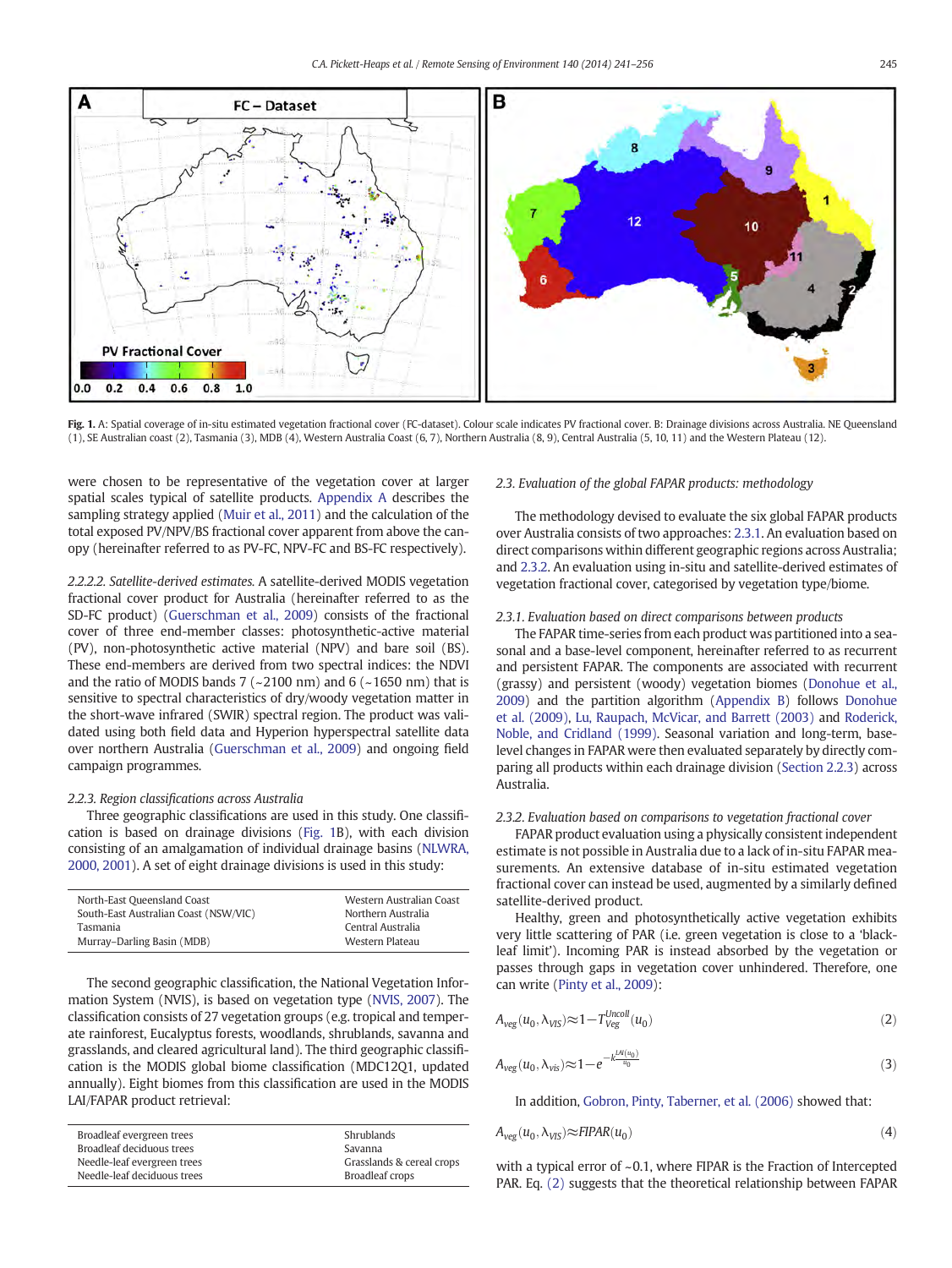and FC is ~1:1. Radiative transfer simulations using the CanSPART twostream radiative transfer scheme [\(Haverd et al., 2012; Lovell, Haverd,](#page-15-0) [Jupp, & Newnham, 2012](#page-15-0)) reveal a sensitivity range between FAPAR and FC of 0.96–1.17, a result consistent with that provided by [Pinty,](#page-15-0) [Clerici, et al. \(2011\)\)](#page-15-0). Details of the CanSPART simulations are given in [Appendix C](#page-14-0). Based on the CanSPART simulations and previous literature, we assume that:

$$
A_{\text{veg}}(u_0, \lambda_{\text{VIS}}) \approx FIPAR(u_0) \approx FCover(u_0)
$$
\n<sup>(5)</sup>

Note:

|                    | $A_{\text{veg}}(u_0, \lambda_{\text{VIS}})$ The fraction of absorbed PAR (FAPAR) |
|--------------------|----------------------------------------------------------------------------------|
| $T_{Veg}^{Uncoll}$ | The fraction of PAR transmitted through the canopy that                          |
|                    | has not collided (interacted) with vegetation                                    |
| $u_0$              | Cosine of the sun zenith angle                                                   |
| LAI                | <b>Effective LAI</b>                                                             |
| k                  | 0.5                                                                              |
| $FIPAR(u_0)$       | Fraction of intercepted PAR                                                      |
| $FCover(u_0)$      | Fraction of vegetation cover                                                     |
|                    |                                                                                  |

One can estimate FAPAR from vegetation FC and calculate the resulting effective LAI via a commonly used Beer–Bouger–Lambert's relationship (Eq. [3\)](#page-4-0). This 1:1 relationship provides a basis for evaluating FAPAR estimates using in-situ FC estimates (specifically PV-FC).

To compare against the in-situ field estimates of PV-FC, the satellite 3D data cubes were sampled at their respective native spatial resolution. Extracted FAPAR estimates were obtained at the same location in space and time to in-situ FC estimates, employing linear interpolation between adjacent satellite grids where appropriate. Certain products provide a single time-stamp for each satellite grid whereas others provide a time period for which the satellite grid is considered representative. Spatial sampling involved extracting FAPAR estimates from the pixel closest to the field site location as well as an average FAPAR estimate from a  $3 \times 3$  pixel-matrix overlying the field site. The FC field sites were also stratified using the NVIS vegetation group classification and 8 classes of the MODIS biome classification.

To compare against the satellite-derived estimates of PV-FC, the satellite 3D data cubes were resampled to the resolution of the SD-FC product. Regions of homogeneous fractional cover  $(R<sub>HFC</sub>)$  of PV, NPV and BS (fractional cover >80%) were identified at each time-step  $(t_f)$  from the fractional cover product time-series. The corresponding mean FAPAR estimate from each FAPAR product within each  $R<sub>HFC</sub>$  was then extracted at the time-step closest to  $t_f$ . A FAPAR time-series for regions of homogeneous cover of PV, NPV and BS was thus generated for each product.

#### 3. Results

### 3.1. Evaluation based on direct comparisons between products

### 3.1.1. Comparison of mean FAPAR estimates

[Fig. 2A](#page-6-0) presents the overall mean FAPAR climatology (MFC). The annual FAPAR climatology of each satellite product, calculated over the entire time-series of each product respectively, was used to generate the MFC. Annual climatologies calculated over a common time-period (2003–2006) generated a similar MFC (not shown) to that provided in [Fig. 2A](#page-6-0). Continental-scale spatial gradients in FAPAR mirror annual rainfall gradients across Australia [\(Fig. 2B](#page-6-0)), with a divergence occurring in Northern Australia due to factors limiting productivity during certain times of the year. Correlated spatial gradients in FAPAR and precipitation, evident in [Fig. 2](#page-6-0)A and quantified within different drainage basins [\(Section 2.2.3](#page-4-0), [Fig. 1B](#page-4-0)) in [Table 2](#page-6-0), are consistent with water limitation impacting productivity across much of mainland Australia.

[Fig. 3](#page-6-0) presents the difference between each FAPAR annual climatology and the MFC. Using the MFC as a reference, the degree to which any single product differs from other products is clearly related to the density of vegetation cover. The degree to which products differ from the MFC is therefore both spatially heterogeneous and associated with FAPAR spatial gradients.

#### 3.1.2. FAPAR persistent component comparison

[Fig. 4](#page-7-0) presents the time-series of the persistent FAPAR component from each product within different Australian drainage divisions. Averaging across Australia (1), the spread across the products is uniform with no apparent outlier. In highly vegetated coastal regions (e.g. NE Queensland (2), SE Australia coast (3)), MERIS and SeaWiFS generate relatively low FAPAR estimates. A similar result (not shown) occurs in NVIS-classified forested regions across Australia and at forested flux tower sites such as Tumbarumba ([Leuning, Cleugh, Zegelin, & Hughes,](#page-15-0) [2005\)](#page-15-0) and Wallaby Creek [\(Kilinc, Beringer, Hutley, Haverd, & Tapper,](#page-15-0) [2012\)](#page-15-0) (see ozflux.org.au). In Tasmania (4), there is a particularly large spread across the products. Overall, the degree of clustering amongst the different products changes across the continent.

Temporal features consistent across all products are nonetheless evident in [Fig. 4](#page-7-0). A clear positive FAPAR anomaly from late 2010 through to 2012 is present in most regions, associated with anomalously high annual rainfall and hydrological recharge across much of the continent [\(National Climate Centre, 2012, Boening, Willis, Landerer, Nerem, &](#page-15-0) [Fasullo, 2012; Fasullo, Boening, Landerer, & Nerem, 2013](#page-15-0)). The effects of severe drought conditions persisting across eastern Australia during the 2000s are also evident, particularly in the Murray–Darling Basin (5). Anomalously low FAPAR estimates occur in 2003, 2007 and 2009. For products extending back into the 1990s, the 2000s are identified as having persistently low FAPAR due to prolonged periods of belowaverage rainfall in the Murray–Darling Basin [\(Daniell, 2009; McGrath](#page-14-0) [et al., 2012; Murphy & Timbal, 2008; Ummenhofer et al., 2009](#page-14-0)).

#### 3.1.3. FAPAR recurrent (seasonal) component comparison

[Fig. 5](#page-8-0) presents the seasonal climatology (recurrent FAPAR component, smoothed using a 1-month moving average) for all products in each drainage division. While all products show agreement in seasonal phase (excluding Tasmania, 4), seasonal magnitudes in most regions are clearly different. SPOT-VEG and AVHRR routinely show greater seasonal magnitudes whereas MODIS, MERIS, SeaWiFS and MODIS-TIP show reduced magnitudes. The shape in seasonality as well as the timing in seasonal maximums/minimums also varies. In northern Australia (7) where the summer monsoon (Dec–Apr) dictates seasonal green-up in tropical dry savannas and woodlands, timing in the seasonal maximum varies by ~30 days amongst the products. Rates of senescence following the seasonal maximum also vary.

The seasonal winter/spring green-up (Jun–Nov) along the SE coast of Australia (3) is particularly inconsistent, with some products indicating a broad seasonal maximum whereas others show a relatively short seasonal maximum. Note the disagreement between MERIS and SeaWiFS, overall found to be in high agreement. Seasonal variation in Tasmania (4) is also inconsistent, where different regions within Tasmania have opposing seasonal modes: maxima/minima in summer/winter and maxima/minima in winter–spring/summer (typical of SE Australia).

#### 3.2. Evaluation based on comparisons to vegetation fractional cover

#### 3.2.1. Comparison with in-situ field measurements of PV, NPV and BS

[Fig. 6](#page-9-0)A plots satellite-derived FAPAR against in-situ estimated vegetation fractional cover (specifically PV-FC, see [Section 2.2.2\)](#page-3-0). The plotted FAPAR estimates were obtained from the closest single pixel to the reported field-site location. Little discernable difference was observed when plotting the average FAPAR estimate from a  $3 \times 3$  pixel-matrix overlying the field site. [Table 3](#page-10-0) provides summary statistics of the linear regression between PV-FC and FAPAR (corresponding to the dashed line-of-best-fit in [Fig. 6A](#page-9-0)). No product produces a ~1:1 relationship between FAPAR and PV-FC and all products show different sensitivities of FAPAR to PV-FC (coefficient of linear regression in [Table 3\)](#page-10-0). Note the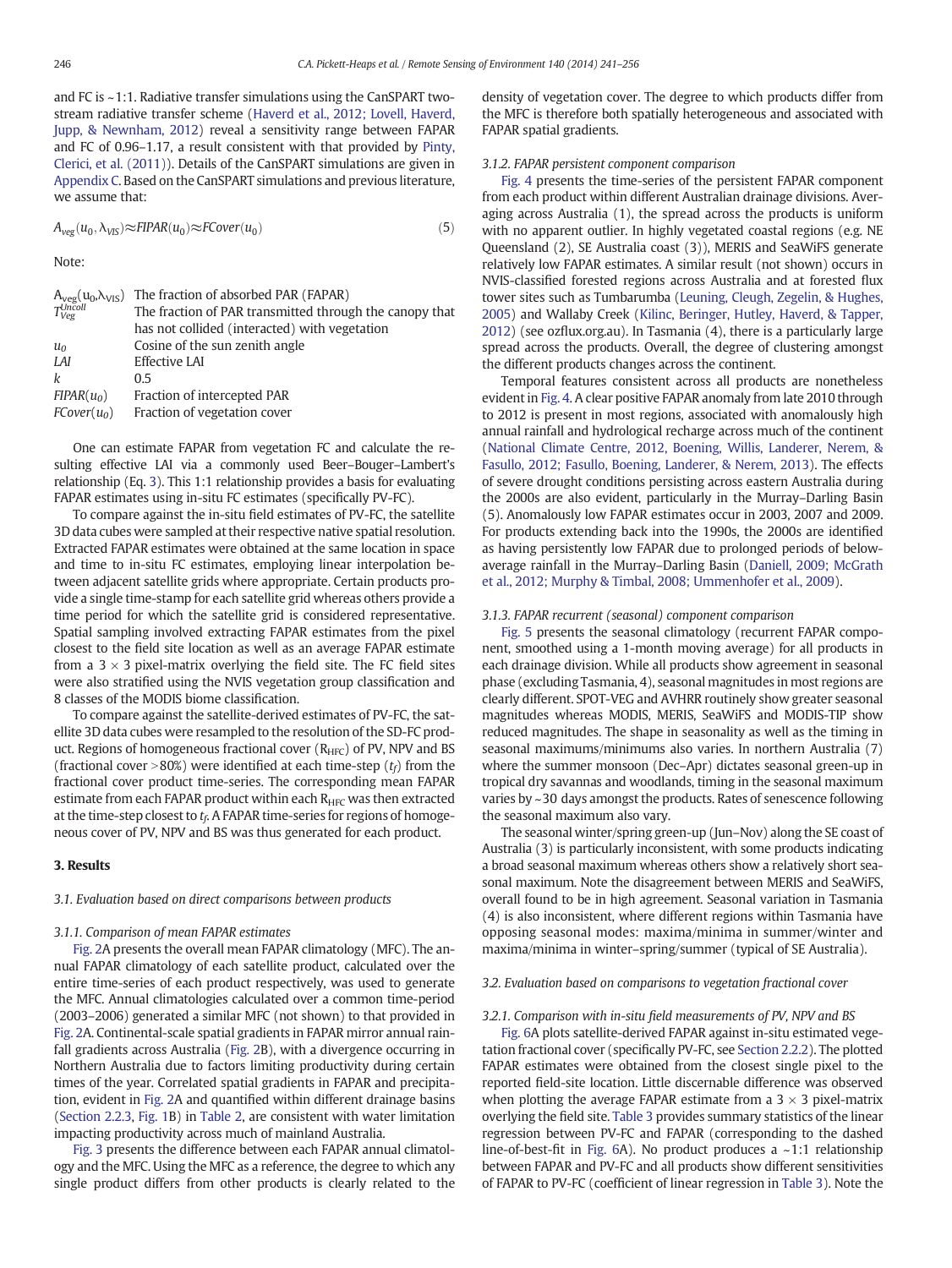<span id="page-6-0"></span>

Fig. 2. A: MFC – annual mean FAPAR climatology. B: Mean annual precipitation (mm).

difference in sensitivities between the two versions of the MODIS-TIP product [\(Table 3](#page-10-0) ), related to the standard-leaf/green-leaf scenarios. All products show differing levels of scatter around the line-of-best-fit (Lin. Reg. SD in [Table 3,](#page-10-0)). Some products (MODIS, MODIS-TIP, AVHRR) show a positive offset in FAPAR within regions of little or no PV fraction (Intercept in [Table 3\)](#page-10-0). Other products (MERIS/SeaWiFS/SPOT-VEG) appear on average to correctly identify regions of very low PV-FC within specified uncertainty tolerances of ~0.1 [\(Gobron, Pinty, Taberner, et al.,](#page-14-0) [2006; Gobron et al., 2008](#page-14-0)).

[Fig. 6A](#page-9-0) indicates the fraction of over-story (green) vegetation  $(>2$  m) contributing to PV-FC. High proportion of over-story vegetation cover represents field sites in forested biomes while the remaining sites lie in regions of significant ground cover (e.g. grassland, savannah, shrubland and agricultural biomes). This stratification clearly identifies two groups of field sites with similar estimates of PV-FC but considerably different FAPAR estimates from MODIS and SPOT-VEG. Excluding field sites with over-story fractional cover  $>0$  results in a similar fit to the in-situ data across all products and no remaining site differentiation [\(Table 4\)](#page-11-0). SPOT-VEG retains a somewhat higher sensitivity in FAPAR with increases in PV-FC.

#### Table 2

|  |  | Spatial correlation between the mean FAPAR climatology (MFC) and precipitation       |  |  |
|--|--|--------------------------------------------------------------------------------------|--|--|
|  |  | climatology (Fig. 2) for each drainage division listed in Section 2.2.3 and Fig. 1B. |  |  |

| Drainage division                     | Spatial correlation |
|---------------------------------------|---------------------|
| North-East Queensland Coast           | 0.72                |
| South-East Australian Coast (NSW/Vic) | 0.66                |
| Tasmania                              | $-0.08$             |
| Murray–Darling Basin (MDB)            | 0.82                |
| Western Australian Coast              | 0.82                |
| Northern Australia                    | 0.78                |
| Central Australia                     | 0.75                |
| Western Plateau                       | 0.43                |
| Australia                             | 0.73                |

[Fig. 6B](#page-9-0) repeats the scatter plots of [Fig. 6](#page-9-0)A but indicates the MODIS land-cover biome classification (MDC12Q1) for each field site (see [Section 2.2.3\)](#page-4-0). Similar to [Fig. 6](#page-9-0)A, field sites classified as primarily broadleaf evergreen generate considerably higher MODIS FAPAR estimates relative to other biomes with the same level of PV-FC. Most field sites with a significant level of over-story PV fractional cover ([Fig. 6A](#page-9-0)) are correctly classified as forest. This suggests that, with the available MDC12Q1 biome classes, land-cover miss-classification across the field sites is not a significant problem.

### 3.2.2. Comparison to the satellite-derived fractional cover product

[Fig. 7](#page-11-0)A presents the FAPAR time-series for the 6 products in regions of predominantly PV, NPV and BS. [Table 3](#page-10-0) provides statistics related to the time-series presented in [Fig. 7A](#page-11-0). [Fig. 7B](#page-11-0) presents the number of grids where the fractional coverage from the SD-FC product is  $>80\%$ for PV, NPV and BS. Homogeneous cover in PV and BS frequently occur in coastal regions and central Australia respectively. Areas of homogeneous NPV occur infrequently in relatively small, contiguous regions.



Fig. 3. Difference maps between the individual annual FAPAR climatology for each product and the mean FAPAR climatology (MFC, Fig. 2A) across all products.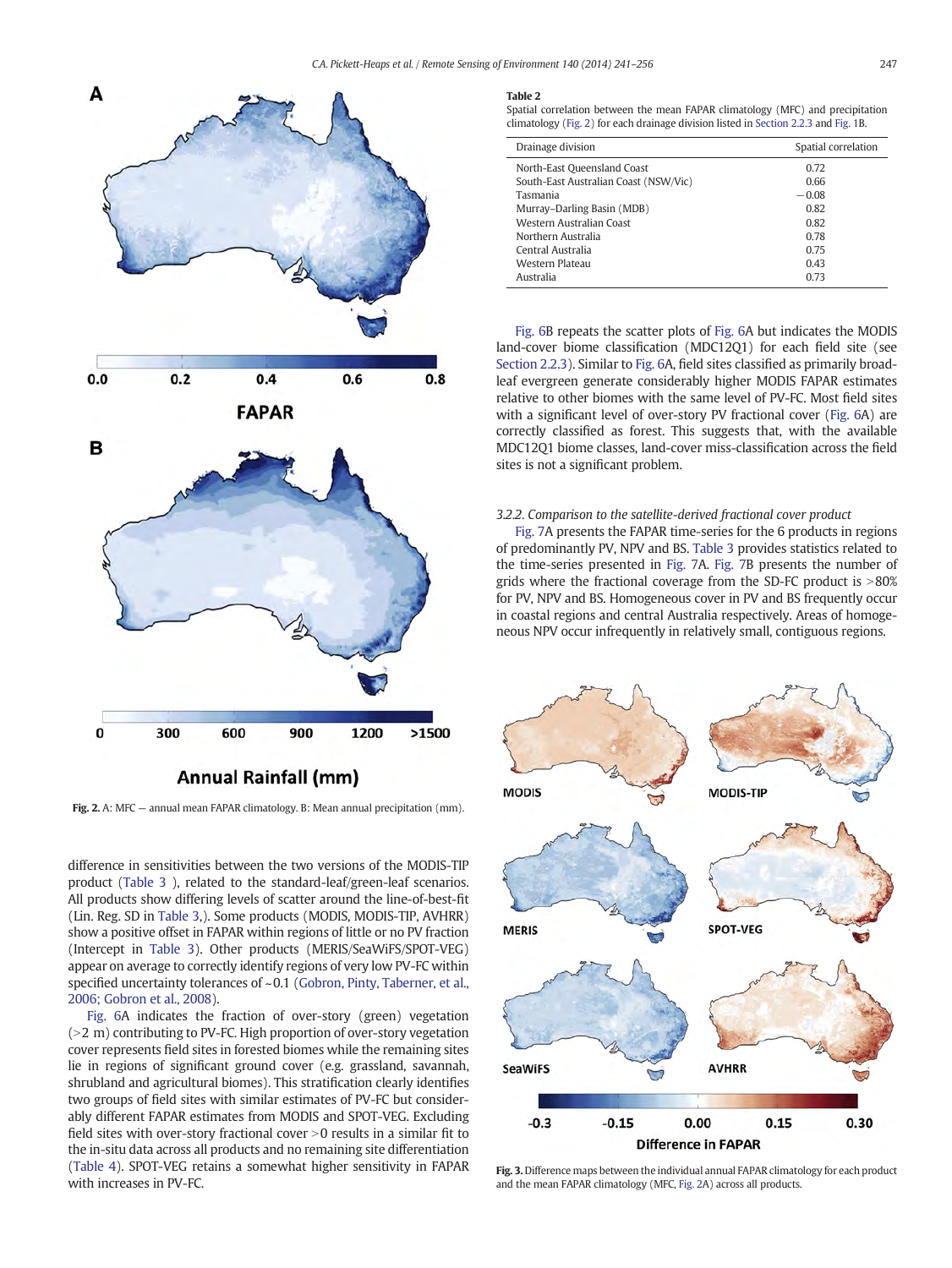<span id="page-7-0"></span>

Fig. 4. Time-series of the different FAPAR satellite products (persistent vegetation component) for Australia and 8 Australian drainage divisions. The plots on the right present the frequency histograms of each product (full FAPAR signal) for each region.

Immediately apparent from [Fig. 7](#page-11-0)A are different base-level FAPAR estimates in regions of little or no green vegetation cover (NPV and BS time-series). MERIS, SeaWiFS and SPOT-VEG generate FAPAR estimates of <0.05 whereas MODIS, MODIS-TIP and AVHRR show a significant positive offset [\(Table 3\)](#page-10-0). These offsets are consistent with those apparent from comparisons to in-situ PV-FC estimates [\(Fig. 6,](#page-9-0) [Table 3](#page-10-0)) and largely explain why products differ in the semi-arid regions of central Australia.

After accounting for offsets in base-level FAPAR, mean FAPAR estimates in regions of predominantly PV fractional coverage (green vegetation) also differ (range in FAPAR in [Table 3](#page-10-0)). SPOT-VEG generates the highest FAPAR. MERIS/SeaWiFS/MODIS-TIP generate low FAPAR, consistent with systematically low FAPAR in regions of dense vegetation coverage (e.g. SE coast of Australia, Fig. 4).

The differences in FAPAR sensitivity to PV-FC identified in [Fig. 7A](#page-11-0) are consistent with the differences in sensitivity identified from comparisons to in-situ field data [\(Fig. 6](#page-9-0), [Table 3](#page-10-0)). The close association between in-situ estimated sensitivity and biome type likely extends to a larger spatial scale provided by the SD-FC product, with biome type influencing the range in FAPAR of certain products across Australia [\(Table 3\)](#page-10-0). MODIS forest biomes [\(Fig. 6](#page-9-0)B) occur predominantly in regions of high PV-FC ([Fig. 7B](#page-11-0)). The range in SPOT-VEG FAPAR may also be a result of global rescaling to 0–1 [\(Baret et al., 2013; Meroni et al., 2012](#page-14-0)). The range in FAPAR of the MODIS-TIP GREEN version [\(Table 3](#page-10-0)) was found to be less than that of the STANDARD version. Thus, in addition to

biome type, assumptions related to vegetation scattering properties influence the range in FAPAR across the continent.

A comparison between different backgrounds (BS and NPV) can be made from [Fig. 7B](#page-11-0) and [Table 3,](#page-10-0) where a positive offset in FAPAR between a NPV background relative to a BS background may suggest a positive contribution from NPV material to a FAPAR signal. However, most products exhibit an insignificant difference between the two backgrounds. MODIS-TIP exhibits an unexpected large positive difference between BS background relative to NPV background. This interesting discrepancy should be treated with caution as it predominantly occurs in small, contiguous regions of savanna in northern Australia [\(Fig. 7B](#page-11-0)) and is not apparent in comparisons with in-situ data (not shown).

# 4. Discussion

Despite ostensibly significant disagreements, the FAPAR satellite products do show robust spatial and temporal patterns across Australia. Moreover, the disagreements can be partially attributed to a consistent offset in FAPAR in some products across much of the continent. An offset may be accounted for in certain applications through product-specific model retuning. This likely explains why different FAPAR products used in biospheric diagnostic models [\(Haverd et al.,](#page-15-0) [2013; Seixas et al., 2009\)](#page-15-0) generate highly consistent continental mean NPP/NEP estimates but reduced consistency in regional estimates and seasonal variation. The comparison of the FAPAR products to the SD-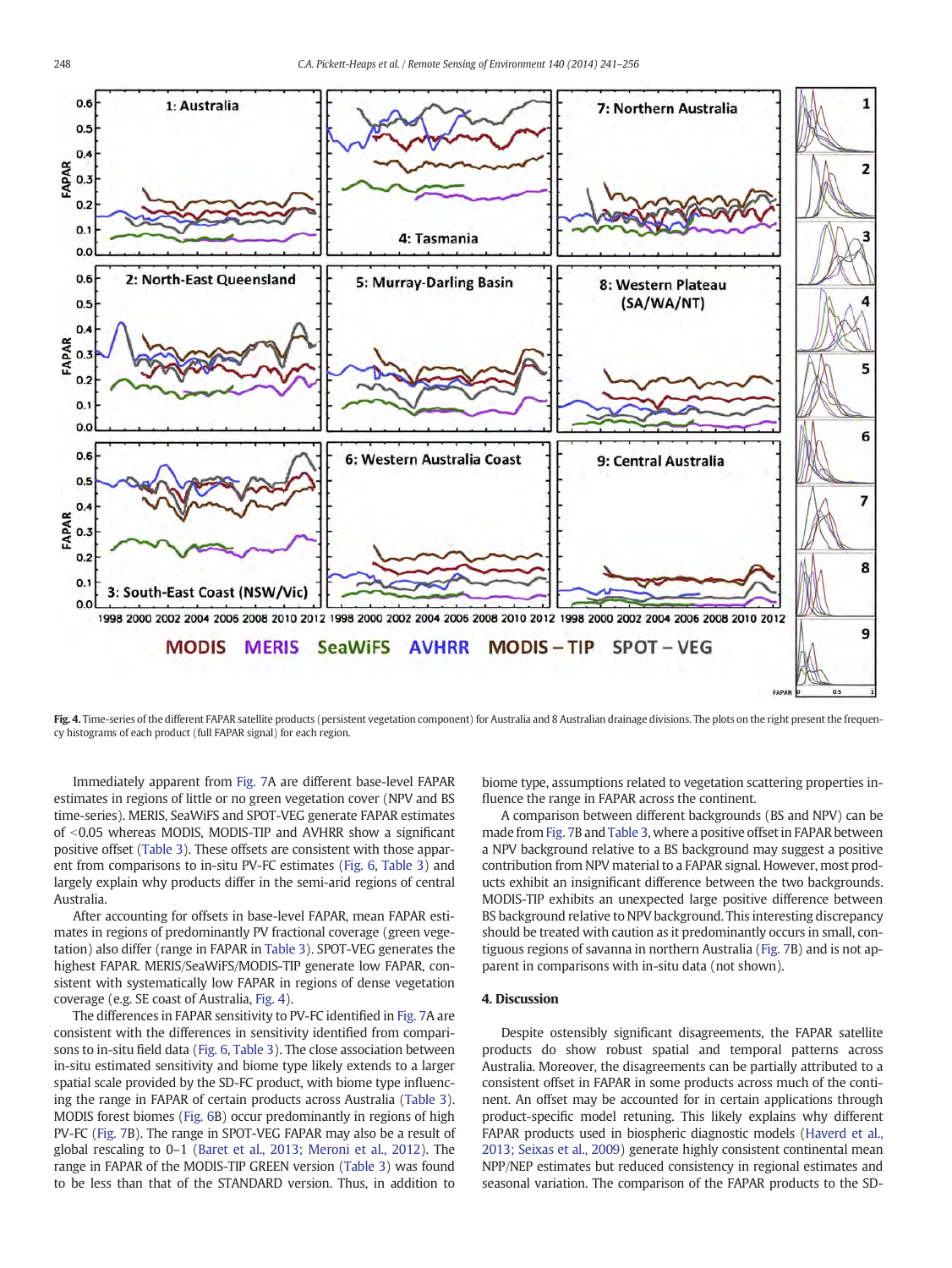<span id="page-8-0"></span>

Fig. 5. Seasonal climatology plots of the different FAPAR satellite products (recurrent vegetation component) for Australia and 8 Australian drainage divisions. Note: All seasonal plots have been adjusted to a common seasonal minimum FAPAR value of 0.01. This aids in comparing the amplitude and timing of the seasonal maximums/minimums and rates of green-up and senescence. A 1-month moving average smoothing filter has been applied to all seasonal climatologies except AVHRR.

FC product is generally consistent with the comparison to the in-situ field estimates of vegetation fractional cover.

Physically consistent in-situ field estimates have been used to validate the FAPAR products [\(Table 5\)](#page-12-0). [Fensholt, Sandholt, and Rasmussen](#page-14-0) [\(2004\)](#page-14-0) and [Huemmrich, Privette, Mukelabai, Myneni, and Knyazikhin](#page-15-0) [\(2005\)](#page-15-0) identified a positive bias of ~0.2 in MODIS FAPAR estimates, consistent with this study. [Gobron, Pinty, Aussedat, et al. \(2006\),](#page-14-0) [Gobron](#page-14-0) [et al. \(2008\)](#page-14-0) estimated the MERIS and SeaWiFS FAPAR uncertainty as  $\sim$ 0.1, consistent with the small offsets identified here. As these uncertainty estimates are based on relatively few field sites, their applicability at larger spatial scales and/or within different geographical regions and biomes may be limited. In addition, the theoretical (or simulated) uncertainty in LAI (and consequently FAPAR) derived from remotelysensed observations varies non-linearly with LAI (FAPAR) [\(Myneni](#page-15-0) [et al., 2002; Pinty, Clerici, et al., 2011\)](#page-15-0) and applies to all products. A reduction in sensitivity of a remotely-sensed signal to increasing LAI up to a point of signal saturation (no sensitivity, [Shabanov et al. 2005](#page-15-0)) leads to a loss of observational constraint and an increase in parameter uncertainty. The point of signal saturation varies depending on the product as well as in space and time [\(Myneni et al., 2002\)](#page-15-0) but typically occurs at an LAI of 3–4 [\(Pinty, Andredakis, et al., 2011; Pinty, Jung, et al.,](#page-15-0) [2011](#page-15-0)) for MODIS-TIP and an LAI of ~3.5 for MODIS ([Shabanov et al.](#page-15-0) [2005](#page-15-0)).

[Fig. 8](#page-12-0) provides an analysis of the a posteriori uncertainty (1. $\sigma$ ) in the MODIS-TIP FAPAR. Minimum FAPAR uncertainty estimates are 0.4–0.5 and correspond to the MODIS-TIP base-level FAPAR estimates described previously. As FAPAR (LAI) increases, uncertainty in FAPAR (LAI) increases as expected (up to ~0.8 uncertainty in FAPAR). More surprising is an increase in FAPAR for very low values of FAPAR  $(< 0.3)$ , a result related to uncertainties in soil background ([Pinty, Clerici, et al., 2011\)](#page-15-0). The positive offset in base-level MODIS-TIP FAPAR mentioned previously [\(Figs. 6 and 7](#page-9-0)B) is consistent with the estimated uncertainty in FAPAR. The Bayesian inversion methodology of MODIS-TIP allows for the propagation of a priori uncertainties (e.g. error in observations) through to the state parameters (LAI, FAPAR), providing a theoretical uncertainty across the full range of LAI/FAPAR.

The comparison of satellite-derived FAPAR to in-situ estimates of PV-FC reveals a relationship as  $\le$ 1:1 for all products concerned (coefficient of linear regression range: 0.30–0.57, [Table 3\)](#page-10-0). This is in contrast to the expected ~1:1 theoretical sensitivity as shown previously in [Section 2.3.2.](#page-4-0) The linear 1:1 relationship between FAPAR/FIPAR and vegetation FC is appropriate when FAPAR is measured directly. However, remotely sensed FAPAR is obtained indirectly through closure of the surface radiation budget, constrained by observed scattering of NIR radiation rather than observed absorption of PAR. Perturbing effects of the background albedo within the visible (VIS) spectrum (corresponding to PAR) prevent observed changes in VIS albedo (or red BRFs) to estimate FAPAR directly. The linear relationship between changes in VIS and NIR albedo defines a so-called 'soil-line' ([Chi, 2003\)](#page-14-0) to account for changes in background NIR albedo. NIR scattering (illustrated by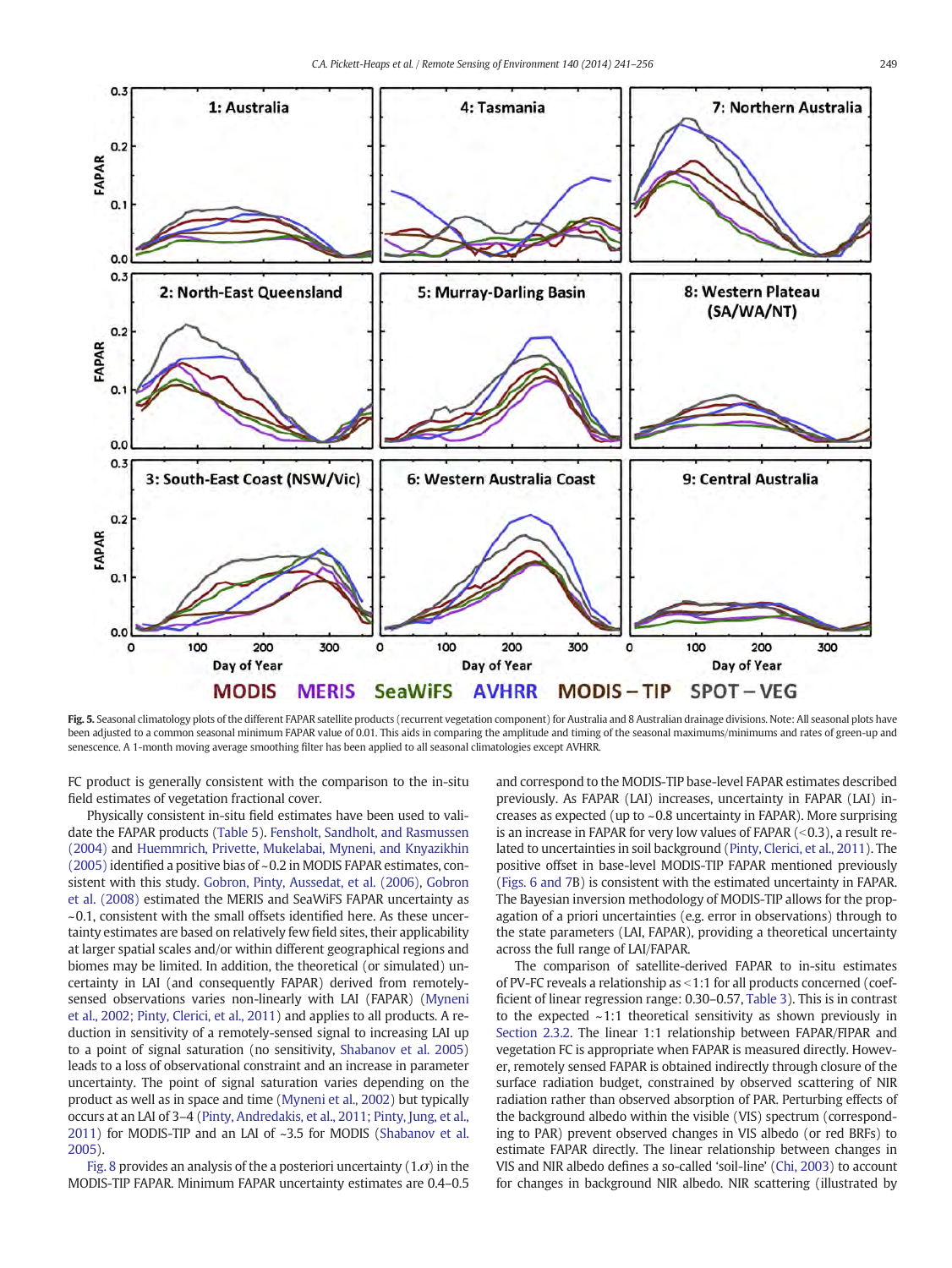<span id="page-9-0"></span>positive departures from the soil-line in VIS/NIR space) is used in remote-sensing RT algorithms to constrain estimates of effective (domain-averaged) LAI, from which FAPAR is estimated via closure of the surface radiation budget (Eqs. [1, 3](#page-0-0)). Departures from the soil-line due to NIR scattering also form the basis of vegetation indices such as the NDVI, variations of which are correlated with those of FAPAR [\(Fensholt et al., 2004; Liang et al., 2012; Myneni & Williams, 1994](#page-14-0)).

The degree of NIR scattering by vegetation (soil) is dependent on leaf (soil) scattering properties (e.g. leaf/soil colour). Vegetation scattering properties vary depending on vegetation species [\(Pinty et al., 2009\)](#page-15-0), biome type, green-leaf/standard-leaf scenarios and even leaf maturity (young vs. mature leaves, [Pinty, Jung, et al., 2011](#page-15-0)). The differences in the regression slopes between the two versions of the MODIS-TIP FAPAR product ([Table 3](#page-10-0)) are attributed to differences in constraints on NIR vegetation scattering properties [\(Pinty, Clerici, et al., 2011](#page-15-0)). Both leaf and soil scattering properties are assigned to each MODIS biome type [\(Shabanov et al. 2005; Myneni, Nemani, & Running, 1997\)](#page-15-0). Assumed leaf scattering properties, necessary within RT retrieval algorithms and averaged over a relatively large spatial domain, will impact

the estimated effective LAI and resulting FAPAR estimates. Consequently, the relationship between FAPAR and FCover (such as PV-FC) will be impacted. Departures from the correlated variation in NIR/VIS background (represented by the soil-line) and a lack of consistency in observation/illumination geometries between remotely sensed observables (e.g. FAPAR resulting from direct and/or diffuse radiation) and in-situ field measurements of FCover will also impact the FAPAR/FCover relationship. Finally, the observed signal due to NIR scattering is impacted by physiological changes in vegetation (such as stress resulting from water/nutrient constraints or leaf maturity) impacting leaf optical properties [\(Huemmrich et al., 2005](#page-15-0)). Such changes in the observed NIR signal will impact the retrieved LAI (and FAPAR) estimates but may not be apparent when making in-situ estimates of vegetation fractional cover that, in the case of the PV-FC estimates, only reflect the presence of living vegetation. A 1:1 relationship instead acts as an upper limit:

# FAPAR ≤ FIPAR / FCover

and is valid only under circumstances when numerous model



Fig. 6. A: Scatter plots of each FAPAR product with field estimates of PV fractional cover. Colour bar represents the proportion of over-story PV fractional cover contributing to the total exposed PV fractional cover (PV-FC) from all three vegetation levels. Error bars represent both spatial and temporal variability of the satellite FAPAR mean estimate. Solid grey line represents a 1:1 relationship and dashed grey line represents the line of best fit through the data. B: Scatter plots of each FAPAR product with field estimates of PV fractional cover as in Fig. 6A. Also indicated is the MODIS land-cover classification (MCD12Q1) identified for each field site.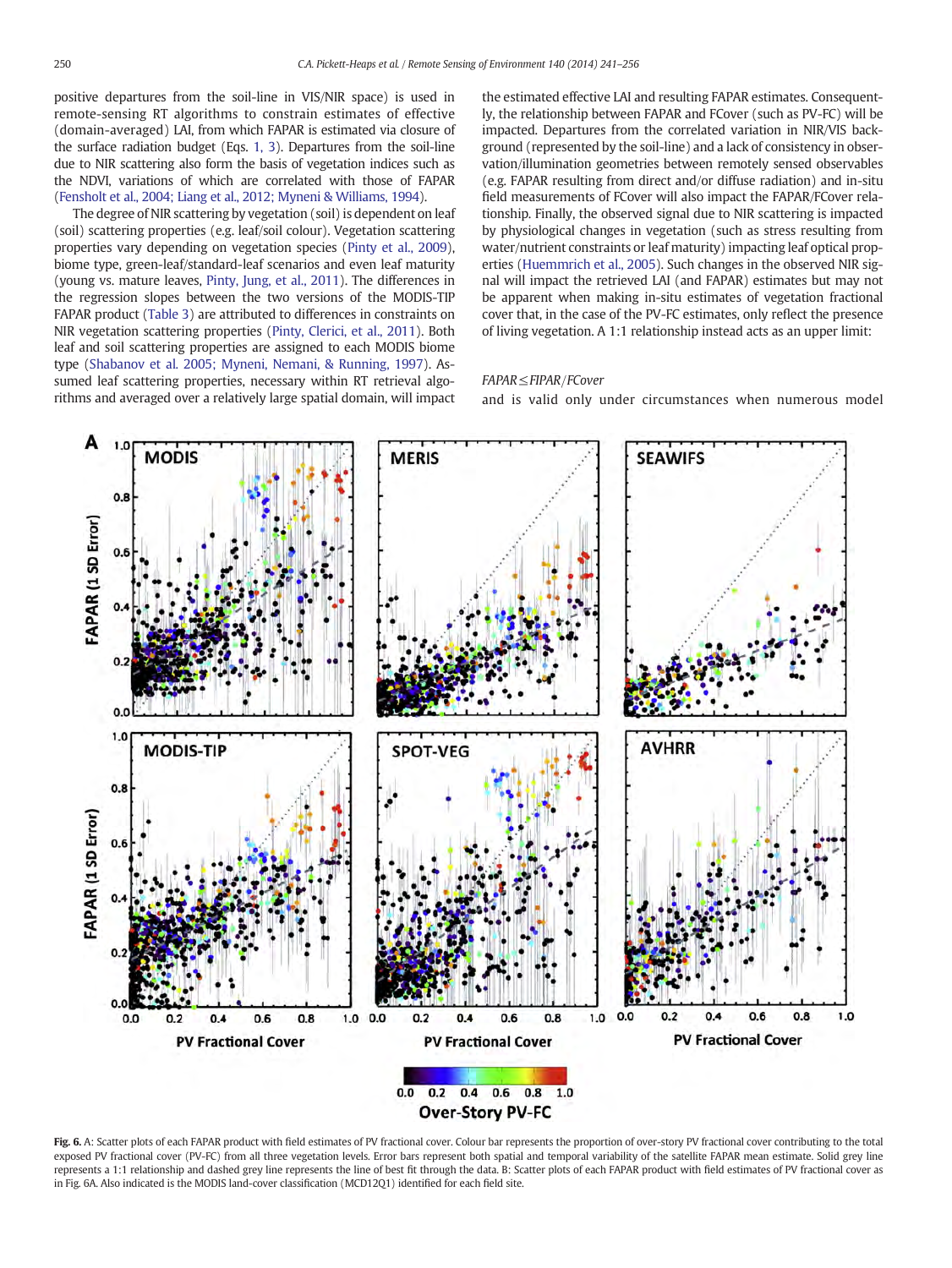<span id="page-10-0"></span>

Fig. 6 (continued).

assumptions, such as those related to vegetation/soil scattering properties and consistency in observation/illumination geometries, are satisfied.

A number of factors thus influence the relationship between FAPAR and FCover [\(Fig. 6](#page-9-0)), the range in FAPAR observed across the continent [\(Section 3.2.2,](#page-6-0) [Fig. 7](#page-11-0)A, Table 3) and ultimately the degree of agreement

Values in brackets are the estimated standard deviation in FAPAR

# Table 3

```
Statistics from the regression analysis (line-of-best-fit) presented in Fig. 6A. Statistics from the comparison to the SD-FC dataset presented in Fig. 7A.
```

|                 | In-situ FC dataset |       |          |             |            |           | SD-FC dataset |        |            |        |           |        |       |        |
|-----------------|--------------------|-------|----------|-------------|------------|-----------|---------------|--------|------------|--------|-----------|--------|-------|--------|
|                 |                    |       |          |             |            |           | Mean FAPAR    |        |            |        |           |        | Range |        |
| Model           | No. obs            | $R^2$ | SS-resid | X-Y correl. | Lin-coeff. | Intercept | PV            |        | <b>NPV</b> |        | <b>BS</b> |        | PV-BS |        |
| <b>MODIS</b>    | 820                | 0.47  | 0.13     | 0.69        | 0.49       | 0.15      | 0.73          | (0.15) | 0.18       | (0.08) | 0.15      | (0.03) | 0.58  | (0.15) |
| <b>MERIS</b>    | 771                | 0.58  | 0.08     | 0.76        | 0.35       | 0.05      | 0.44          | (0.14) | 0.07       | (0.05) | 0.02      | (0.02) | 0.42  | (0.14) |
| SeaWiFS         | 297                | 0.64  | 0.06     | 0.80        | 0.30       | 0.06      | 0.47          | (0.13) | 0.08       | (0.06) | 0.03      | (0.02) | 0.44  | (0.13) |
| MODIS-TIP (STD) | 770                | 0.46  | 0.11     | 0.68        | 0.40       | 0.17      | 0.58          | (0.13) | 0.06       | (0.07) | 0.28      | (0.05) | 0.30  | (0.14) |
| MODIS-TIP (GRE) | 770                | 0.45  | 0.09     | 0.67        | 0.31       | 0.15      | 0.48          | (0.10) | 0.05       | (0.06) | 0.25      | (0.05) | 0.23  | (0.11) |
| SPOT-VEG        | 791                | 0.48  | 0.15     | 0.69        | 0.57       | 0.09      | 0.80          | (0.08) | 0.13       | (0.09) | 0.06      | (0.03) | 0.74  | (0.09) |
| <b>AVHRR</b>    | 355                | 0.59  | 0.10     | 0.77        | 0.47       | 0.11      | 0.78          | (0.12) | 0.15       | (0.14) | 0.13      | (0.05) | 0.65  | (0.13) |
| Key             |                    |       |          |             |            |           |               |        |            |        |           |        |       |        |

| In-situ FC dataset |                                                                                                 |
|--------------------|-------------------------------------------------------------------------------------------------|
| No. obs.           | Number of observations                                                                          |
| Lin-coeff          | Coefficient of linear regression between FAPAR and PV-FC                                        |
| Intercept          | y-intercept of linear regression                                                                |
| $R^2$              | $R^2$ statistic                                                                                 |
| SS-resid           | Linear regression standard deviation (residual sum of squares)                                  |
|                    | Interpreted as the scatter around the line of best fit, not the standard error of the lin-coeff |
| X-Y correl.        | Correlation between FAPAR and PV-FC                                                             |
| SD-FC dataset      |                                                                                                 |
| Mean FAPAR         | Mean FAPAR estimate in regions of predominantly (>80% fractional cover) PV, NPV or BS           |
|                    | calculated from the time-series presented in Fig. 7A                                            |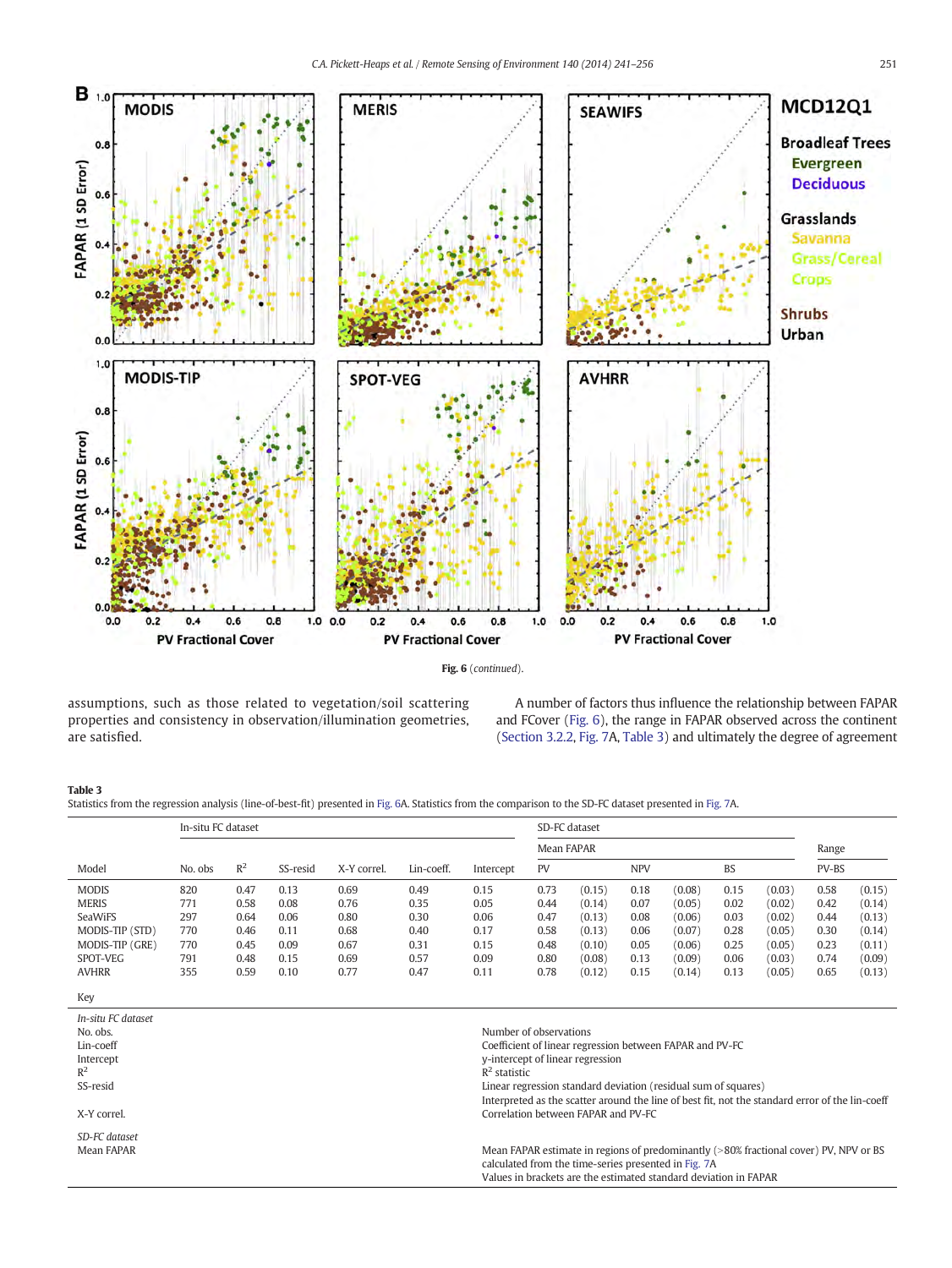<span id="page-11-0"></span>Table 4 Statistics from the regression analysis (line-of-best-fit) as in [Table 3](#page-10-0) but with the exclusion of field sites classified as broadleaf evergreen/deciduous (MDC12Q1) in [Fig. 6B](#page-9-0).

| MODEL.          | No. obs | $R^2$ | SS-resid | X-Y correl. | Lin-coeff. | Intercept |
|-----------------|---------|-------|----------|-------------|------------|-----------|
| <b>MODIS</b>    | 763     | 0.36  | 0.10     | 0.60        | 0.34       | 0.17      |
| <b>MERIS</b>    | 718     | 0.46  | 0.07     | 0.68        | 0.27       | 0.06      |
| <b>SeaWiFS</b>  | 233     | 0.64  | 0.05     | 0.80        | 0.27       | 0.06      |
| MODIS-TIP (STD) | 713     | 0.33  | 0.11     | 0.57        | 0.33       | 0.18      |
| MODIS-TIP (GRE) | 713     | 0.33  | 0.09     | 0.57        | 0.26       | 0.16      |
| SPOT-VEG        | 736     | 0.35  | 0.12     | 0.59        | 0.40       | 0.11      |
| <b>AVHRR</b>    | 346     | 0.59  | 0.10     | 0.77        | 0.44       | 0.12      |
|                 |         |       |          |             |            |           |

between products. An additional factor identified in this study is biome type. Increased agreement was observed at sites classified as savanna/ grassland, shrubland and managed lands (including agricultural/ cropping land). Substantial disagreement occurs instead at sites classified as forest. MODIS exhibits a near twofold increase in FAPAR at forest sites (consistent with sites containing a high fraction of over-story vegetation cover) relative to other sites despite similar in-situ estimates of PV-FC. Biome-specific assumptions likely explain this large difference in MODIS FAPAR, particularly those related to vegetation structure and parameters (e.g. leaf/soil scattering properties) that have been tuned to fit in-situ observations at field sites assigned to each biome type. The SPOT-VEG product also exhibited a sensitivity to biome-type, perhaps due to the fusion of MODIS and CYCLOPES products to generate the SPOT-VEG GEOV1 product.

The sensitivity to biome type is broadly consistent with previous FAPAR product comparisons in other regions of the world. [McCallum](#page-15-0) [et al. \(2010\)](#page-15-0) identified poor consistency within needle-leaf and mixed forests, ostensibly bearing little relevance to Australian forests classified as broadleaf evergreen (MDC12Q1). However, Australian forests have unique features that defy easy inclusion within existing global vegetation classifications. Changes in surface conditions, tree density and forest floor conditions (e.g. understory vegetation) that impact highlatitude forests ([Kobayashi, Suzuki, & Kobayashi, 2007; McCallum](#page-15-0) [et al., 2010](#page-15-0)) may also be relevant to Australian forests. [McCallum](#page-15-0) [et al. \(2010\)](#page-15-0) identified a high level of consistency in cropland regions between MODIS and MERIS, in particular with regard to seasonality. A relatively high level of seasonal consistency within managed (or agricultural) land (not shown) between the two products was identified here. Within woody savanna of northern Australia, [Kanniah,](#page-15-0) [Beringer, Hutley, Tapper, and Zhu \(2009\)](#page-15-0) identified increased consistency of MODIS LAI/FAPAR products with in-situ measurements during the Australian dry season. This increased consistency was linked to the absence of significant understory green vegetation, leaving the overlying evergreen woody vegetation as the sole vegetation layer. During the wet season, there are two distinct vegetation layers within the woody savannas.



Fig. 7. A: The time-series of mean FAPAR estimates from each FAPAR product in regions predominantly consisting of PV fractional coverage, NPV fractional coverage and BS fractional coverage. B: The number of grids (scaled to [0, >50]) in the SD-FC product time-series (2000-2010) identified as predominantly consisting of PV/NPV/BS (>80% fractional cover).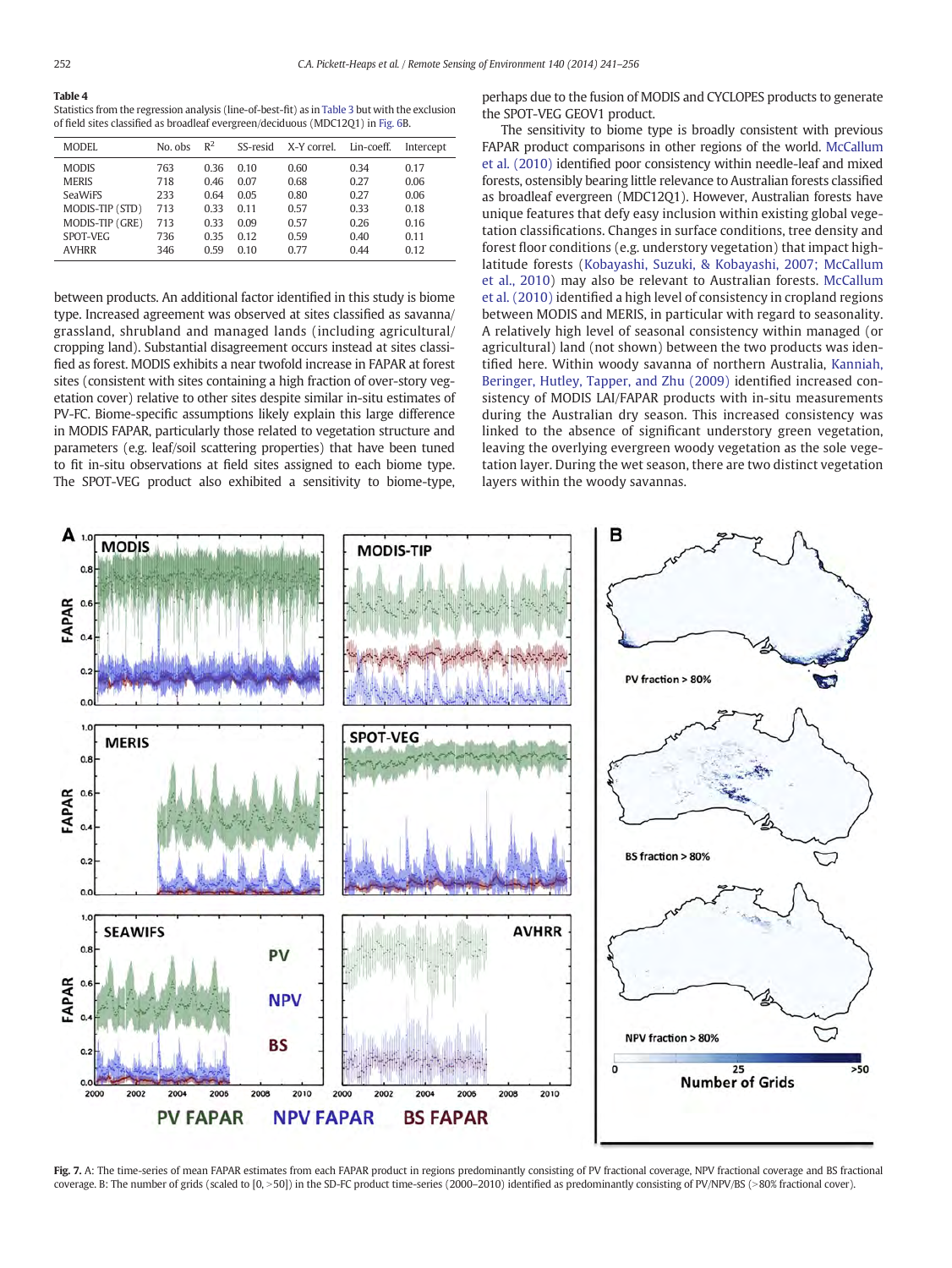<span id="page-12-0"></span>Table 5

Uncertainty estimates of the FAPAR products based on published comparisons to in-situ observations.

| FAPAR product   | Citation                                                                                                | Uncertainty/bias | Field site location                       | Field site description                                       |
|-----------------|---------------------------------------------------------------------------------------------------------|------------------|-------------------------------------------|--------------------------------------------------------------|
| <b>MODIS</b>    | Fensholt et al. (2004)<br>Huemmrich et al. (2005)                                                       | $-0.2$<br>$-0.2$ | W Africa (Senegal)<br>S Africa (W Zambia) | Semi-arid grassland and savanna (Sahel)<br>Kalahari woodland |
|                 | Steinberg, Goetz, and Hyer, (2006)                                                                      | $0.05 - 0.4$     | Central Alaska                            | <b>Boreal Forest</b>                                         |
| <b>MERIS</b>    | Gobron, Pinty, Taberner, et al. (2006), Gobron, Pinty,<br>Aussedat, et al., 2006; Gobron et al., 2008). | 0.1              | Various                                   | Various (grassland/savanna, forest, cropland)                |
| SeaWiFS         | Gobron, Pinty, Aussedat, et al. (2006)                                                                  | 0.1              | Various                                   | Various (grassland/savanna, forest, cropland)                |
| MODIS-TIP (STD) | Pinty, Jung, et al. (2011)                                                                              | 0.15             | Central Germany                           | Deciduous European forest                                    |
| SPOT-VEG        | Camacho, Cernicharo, Lacaze, Baret, and Weiss (2013)                                                    | 0.1              | Not specified                             | Not specified                                                |
| <b>AVHRR</b>    | Not available (N/A)                                                                                     | N/A              | N/A                                       | N/A                                                          |

A result consistent with previous studies [\(McCallum et al., 2010;](#page-15-0) [Pinty et al., 2008; Seixas et al., 2009](#page-15-0)) is a systematic difference between the MODIS and MERIS/SeaWiFS FAPAR products, identified here as a result of both a systematic offset in base-level FAPAR and sensitivity to biome type. [Pinty et al. \(2008\)](#page-15-0) found that MODIS significantly overestimated FAPAR relative to MERIS/SeaWiFS and MODIS-TIP at two forested sites (needle-leaf evergreen, needle-leaf deciduous) that experience snow cover during the northern-hemisphere winter. MODIS was not found to overestimate FAPAR at an additional forest site (broadleaf deciduous). A SPOT-VEG derived product using the same algorithm as the MERIS product included in this study was also found to routinely underestimate FAPAR relative to the SPOT-VEG GEOV1 product ([Meroni](#page-15-0) [et al., 2012](#page-15-0)). This suggests that perhaps the algorithms employed rather than differences in instrumentation have greater influence on the degree of dissimilarity between products. Supporting this argument is the high level of agreement between the MERIS and SeaWiFS products observed here and elsewhere ([Gobron, Belward, Pinty, & Knorr, 2010;](#page-14-0) [Gobron, Pinty, Taberner, et al., 2006](#page-14-0)). Both products are based on the same algorithm but use sensor-specific parameter tuning.

# 5. Summary and conclusions

The evaluation of six global FAPAR satellite products across Australia highlights significant disagreement amongst the products, albeit displaying robust spatial and temporal patterns. These disagreements are spatially heterogeneous, resulting in no single product identified routinely as an outlier. These disagreements also result in differences in seasonal variation.

The findings in this study can be summarized as follows:

- Systematic differences in (1) base-level FAPAR estimates and (2) FAPAR sensitivity to spatio-temporal changes in vegetation cover are the main features of the differences between the FAPAR products.
- Differences in FAPAR sensitivity to increases in vegetation cover can be attributed in part to changes in biome type (and model assumptions therein) but are also likely related to other factors such as the assumed scattering properties of vegetation in the NIR.
- Differences between products depend on biome type, particularly if systematic differences in base-level FAPAR are accounted for. Relatively high agreement across the products occurs within savanna/ grassland, shrubland and managed land (agricultural land) classified biomes. Particularly high disagreement occurs within forest-classified biomes.
- Differences between products that depend on biome type are apparent at the large-scale, when compared to the SD-FC product or using a stratification model defining different vegetation types. Such differences are consistent at the small-scale, when compared to in-situ estimated vegetation fractional (FC-dataset).
- A comparison between satellite-derived FAPAR and in-situ estimated vegetation fractional cover reveals a relationship  $\le$ 1:1 for all FAPAR satellite products. Reasons for this can be attributed to:



Fig. 8. A: Relationship between MODIS-TIP FAPAR and the a posteriori uncertainty in FAPAR (1. $\sigma$ ). PV-FC indicated by the colour scale. B: Relationship between MODIS-TIP effective LAI and the a posteriori uncertainty in effective LAI (1.σ). PV-FC indicated by the colour scale. C: Relationship between MODIS-TIP FAPAR and PV-FC. A posteriori uncertainties in FAPAR (1.σ) indicated by colour scale.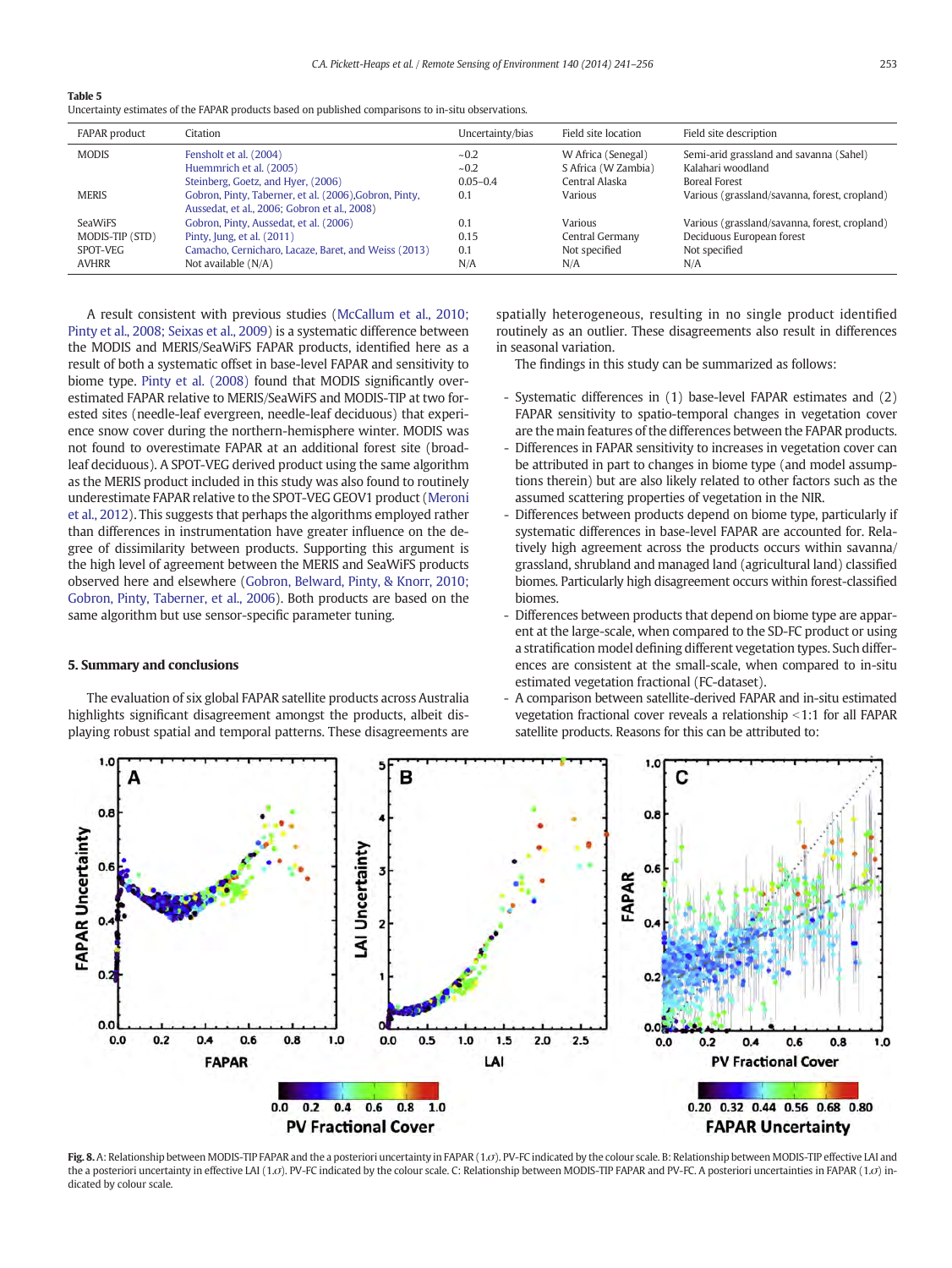- <span id="page-13-0"></span>⁎ Sensitivity in the assumed NIR scattering properties of vegetation
- ⁎ Departures from the collinearity in background albedo (reflectance) in the VIS and NIR spectrums
- ⁎ Lack of consistency between the definitions of FAPAR as it applies to each satellite product and the estimation of in-situ fractional cover
- ⁎ Physiological characteristics (and changes) in vegetation (such as stress-induced changes) that impact the observed NIR scattering signal generated by vegetation but may not be apparent when making in-situ field estimates.

# Acknowledgements

The authors would like to acknowledge the Australian Climate Change Science Program (ACCSP) for supporting this work. ACCSP is a programme of the Commonwealth Science and Industrial Research Organisation (CSIRO), the Bureau of Meteorology and the Department of Climate Change and Energy Efficiency. The Office of the Chief Executive (CSIRO) also provided financial support in the form of a post-doctoral fellowship.

The authors would like to acknowledge the custodians of the field data of fractional cover used in this study.

We acknowledge the use of the SLATS field data obtained from the Queensland State Government (Department of Environment and Resource Management) and that our study is:

"Based on or contains data provided by the State of Queensland (Department of Environment and Resource Management) [2010]. In consideration of the State permitting use of this data you acknowledge and agree that the State gives no warranty in relation to the data (including accuracy, reliability, completeness, currency or suitability) and accepts no liability (including without limitation, liability in negligence) for any loss, damage or costs (including consequential damage) relating to any use of the data. Data must not be used for direct marketing or be used in breach of the privacy laws."

We acknowledge the use of the Australian ground cover reference sites database:

ABARES (2012) Ground cover reference sites database. Australian Bureau of Agricultural and Resource Economics and Sciences, Canberra, Australia. <https://rs.nci.org.au/FcSiteData/>

We further acknowledge the Australian state government agencies providing support in the collection of field data contributing to the Australian ground cover reference sites database

The authors would also like to acknowledge the assistance provided by Dr. Juan-Pablo Guerschman (CSIRO–L&W), Dr. Peter Scarth (Univ. Queensland) and Ms. Jasmine Rickards (ABARES).

The authors would like to acknowledge the provision of the MODIS and AVHRR FAPAR and satellite-derived fractional cover satellite products used in this study. These datasets, and associated processing, were provided by:

The AusCover Facility, Terrestrial Ecosystem Research Network <http://data.auscover.org.au/>

[Paget and King \(2008\)](#page-15-0) MODIS Land data sets for the Australian region. CSIRO Marine and Atmospheric Research Internal Report No. 004. [https://lpdaac.usgs.gov/lpdaac/products/modis\\_policies](https://lpdaac.usgs.gov/lpdaac/products/modis_policies)

The authors would like to acknowledge the provision of the MERIS, SeaWiFS and MODIS-TIP FAPAR products used in this study. We acknowledge the Joint Research Center of the European Commission (EC–JRC–2011). These datasets, and associated processing, were provided by:

The SOLO (Action 24004) of EC-IES using the Joint Research Center processing chain for SeaWiFS and the European Space Grid On Demand Facility [\(http://gpod.eo.esa.int/\)](http://gpod.eo.esa.int/) for MERIS, respectively. EC–JRC–2011: <http://fapar.jrc.ec.europa.eu/>

In regard to the SeaWiFS data:

"The data were possible thanks to the SeaWiFS Project (Code 970.2) and the Goddard Earth Sciences Data and Information Services Center/Distributed Active Archive Center (Code 902) at the Goddard Space Flight Center, Greenbelt, MD 20771, for the production and distribution of these data, respectively. These activities are sponsored by NASA's Earth Science Enterprise.

All SeaWiFS scenes (full resolution Local Area Coverage images and sub-sampled Global Area Coverage images) covering the study area have been processed and subsequently mapped with a nearest neighbor technique on a 2-km resolution regular grid, as explained in [Mélin, Steinich, Gobron, Pinty, and Verstraete, \(2002\)](#page-15-0)."

The authors would like to acknowledge the provision of the SPOT-VEG FAPAR product used in this study:

"The research leading to these results has received funding from the European Community's Seventh Framework Program (FP7/2007– 2013) under grant agreement no 218795. These products are the joint property of INRA, CNES, and VITO under copyright geoland2. They are generated from the SPOT VEGETATION data under copyright CNES and distribution by VITO."

The authors acknowledge the GeoLand2 data portal for access to the SPOT-VEG FAPAR product: <http://www.geoland2.eu/> and the assistance provided by the GeoLand2 helpdesk.

# Appendix A

In-situ estimates of vegetation fractional cover have been obtained at ~600 field sites across Australia ([Fig. 1A](#page-4-0)). The fractional cover dataset consists of ~800 separate estimates. Each field site measures approximately 100 m  $\times$  100 m (1 ha), within which fractional cover estimates at three vegetation levels are obtained. The sampling strategy [\(Muir](#page-15-0) [et al., 2011; Rickards, Stewart, Randall, & Bordas, 2012\)](#page-15-0) consists of determining the presence/absence of either PV, NPV or BS along a transect at 1 m intervals for each vegetation level. Eight transects are defined in a symmetric star orientation radiating out from the centre of the field site. The ratio between the total counts of PV, NPV and BS respectively and the total number of samples taken represents the fractional cover of PV, NPV and BS for each vegetation level at the field site.

The FC estimates from the three vegetation levels must be combined to estimate the total exposed PV/NPV/BS fractional cover apparent from above the canopy. The exposed fraction is calculated by scaling the fractional cover estimates at a particular vegetation level by the 'uncovered fraction' of the vegetation level(s) above. The exposed fractional cover of PV/NPV/BS at each level and the total PV/NPV/BS fractional cover for the site  $(FC_{E,i})$  are calculated as follows:

| Over-story                                                                                                                                                | Mid-story                                                                              | Ground-cover:                                                      |
|-----------------------------------------------------------------------------------------------------------------------------------------------------------|----------------------------------------------------------------------------------------|--------------------------------------------------------------------|
| $FC_{\text{eff},1,3} = FC_{i,1,3}$<br>$FC_{T,L3} = \sum_{i=1}^{2} FC_{i,L3}$<br>$FC_{E,i} = \sum_{I=1}^{n} FC_{eff,i,L}$<br>$\sum_{i=1}^{3} FC_{E,i} = 1$ | $FC_{eff,iL2} = FC_{iL2}$<br>$(1 - F_{T13})$<br>$FC_{T,L2} = \sum_{i=1}^{2} FC_{i,L2}$ | $FC_{eff,iL1} = FC_{iL1} \cdot (1 - F_{TL3})$ .<br>$(1 - F_{T12})$ |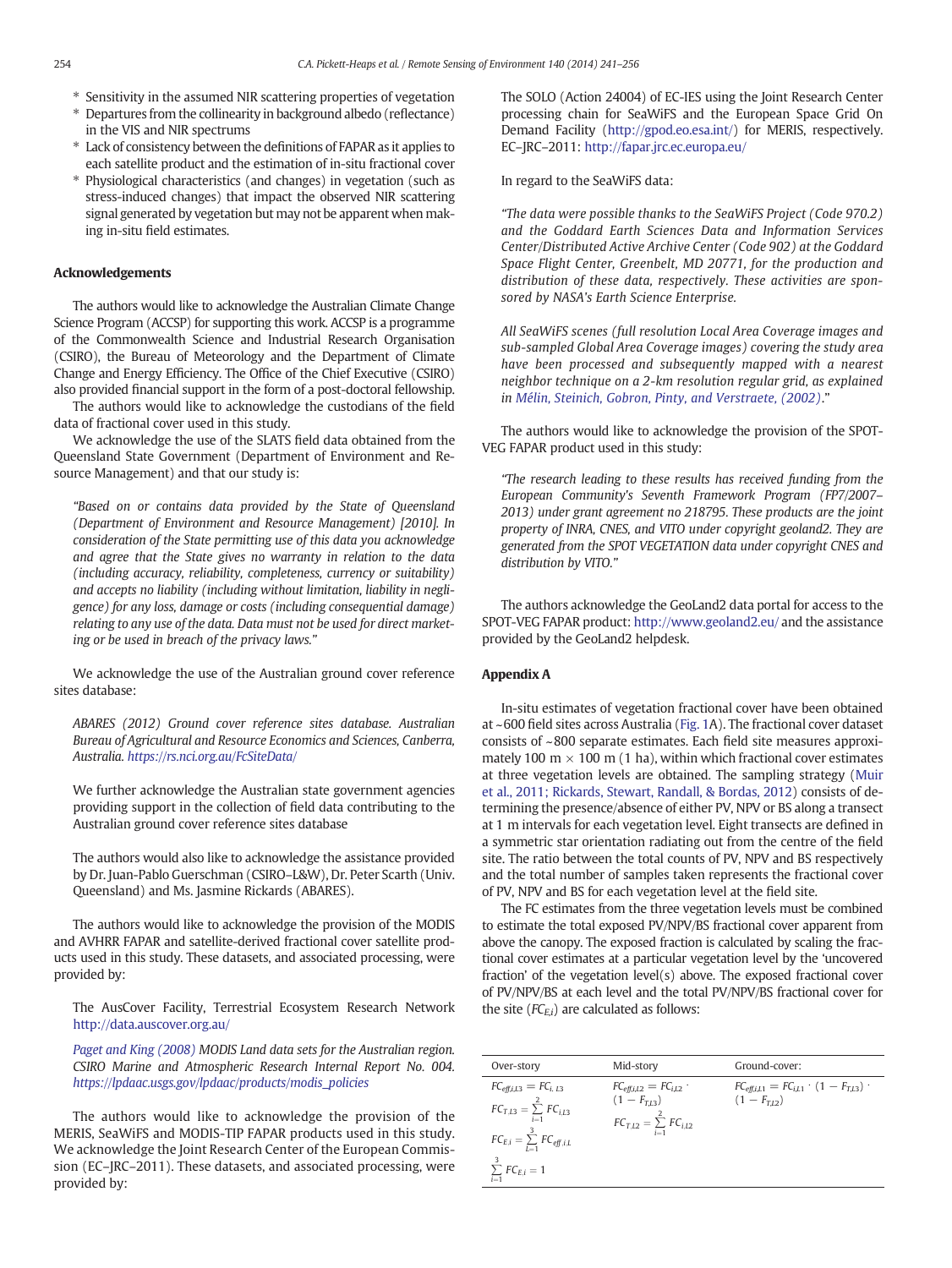<span id="page-14-0"></span>Where:

| $FC_{i.L.}$    | Fractional cover at level L and veg, type i                 |
|----------------|-------------------------------------------------------------|
| $FC_{eff,i,L}$ | Effective fractional cover at level L and veg. type i       |
| $FC_{TI}$      | Total vegetation cover (PV & NPV) at level L                |
| L              | Canopy level (1: ground cover, 2: mid-story, 3: over-story) |
| $\mathbf{i}$   | Vegetation type $(1; PV, 2; NPV, 3; BS)$                    |
| $E\cap$        | Total expected cover for vegetation type i                  |

#### $FC_{Fi}$  and total exposed cover for vegetation type is

#### Appendix B

The split of the full FAPAR signal into the recurrent and persistent components follows algorithms developed by Donohue et al. (2009), [Lu et al. \(2003\)](#page-15-0) and [Roderick et al. \(1999\).](#page-15-0) The algorithm, as described by Donohue et al. (2009) is outlined as follows:

- Data dropouts (erroneous FAPAR values) are identified and removed. The difference  $(d_t)$  between a FAPAR estimate,  $f_t$  at time t, and the mean FAPAR estimate  $(f_m)$  within a 1–3 month moving window centred on time t and excluding  $f_t$  was calculated. If  $d_t$  exceeded 0.1,  $f_t$  is flagged as a dropout and replaced by  $f_m$ . A decrease of 0.1 FAPAR over one time-step is realistic if this decrease is maintained in successive time-steps. However, such a decrease followed by an equally large increase (recovery) is unrealistic and thus can be flagged as an erroneous dropout. The size of the 1–3 month moving window is dependent on the time-resolution of the satellite data.
- A 7-month moving minimum is applied to the FAPAR time-series with the FAPAR dropouts removed  $(F_{p1})$ .
- A 9-month moving average is applied to the  $F_{p1}$  time-series ( $F_{p2}$ ).
- A preliminary recurrent component is calculated:

 $F_{r1} = F_{r} - F_{p2}$ 

- The following condition is then applied to obtain the persistent FAPAR component:

If  $F_{r1}$ <0, then  $F_p = F_{p2} - |F_{r1}|$ 

If  $F_{r1} > 0$ , then  $F_p = F_{p2}$ 

 $-F<sub>p</sub>$  represents the final persistent component. The final recurrent component is calculated from the original time-series  $(F_t, dropouts)$ removed) as follows:

$$
F_r=F_t\hbox{-} F_p
$$

Annual and seasonal climatologies of all FAPAR products (and persistent/recurrent components) were generated. Climatologies over a common time-period for all products (2003–2006) were also calculated and compared, with little difference identified between the two sets of climatologies.

# Appendix C

The theoretical relationship between FAPAR and PV-FC was derived by simulating both quantities using the CanSPART radiative transfer model ([Haverd et al., 2012; Lovell et al., 2012](#page-15-0)): a model of gap probability (including canopy structure effects), coupled to a modified two-stream radiative transfer scheme. CANSPART has been widely tested against other canopy structure models and above-canopy reflectances [\(Haverd](#page-15-0) [et al., 2012\)](#page-15-0), and against ground-based LIDAR observations of gap probability ([Lovell et al., 2012](#page-15-0)). The range of sensitivities was obtained as the range from simulations representing extreme vegetation structure (unclumped to highly clumped) and leaf scattering coefficients. Specifically, simulations were performed for leaf area indices ranging from 0.2 to 5 with: (i) intermediate clumping (790 stems ha-1); (ii) high clumping (200 stems ha-1); (iii) no clumping (horizontally homogeneous vegetation) and (iv) extreme values  $(+2 \text{ s.d.})$  of leaf scattering coefficients; and (v) vertical leaf angle distribution (instead of spherical). Mean leaf scattering coefficients and their variability were derived from an ensemble of 50 PROSPECT [\(Jacquemoud & Baret, 1990\)](#page-15-0) simulations for Eucalyptus leaves, with input parameter values randomly drawn from samples with mean and standard deviation derived from literature values (Barry, Newnham, & Stone, 2009; Datt, 1998, 1999).

#### References

- Bacour, C., Baret, F., Beal, D., Weiss, M., & Pavageau, K. (2006). [Neural network estimation](http://refhub.elsevier.com/S0034-4257(13)00295-2/rf0005) of LAI, fAPAR, fCover and LAI x  $C_{ab}$ , from top of canopy MERIS reflectance data: Prin-
- ciples and validation. [Remote Sensing of Environment](http://refhub.elsevier.com/S0034-4257(13)00295-2/rf0005), 105(4), 313–325. Baret, F., Hagolle, O., Geiger, B., Bicheron, P., Miras, B., Huc, M., et al. (2007). [LAI, fAPAR and](http://refhub.elsevier.com/S0034-4257(13)00295-2/rf0010) [fCover CYCLOPES global products derived from VEGETATION: Part 1: Principles of the](http://refhub.elsevier.com/S0034-4257(13)00295-2/rf0010) algorithm. [Remote Sensing of Environment](http://refhub.elsevier.com/S0034-4257(13)00295-2/rf0010), 110(3), 275–286.
- Baret, F., Weiss, M., Lacaze, R., Camacho, F., Makhamara, H., Pacholcyzk, P., & Smets, B. (2013). [GEOV1: LAI and FAPAR essential climate variables and FCOVER global](http://refhub.elsevier.com/S0034-4257(13)00295-2/rf0340) [time-series capitalizing over existing products. Part 1: Principles of development](http://refhub.elsevier.com/S0034-4257(13)00295-2/rf0340) and production. [Remote Sensing of Environment](http://refhub.elsevier.com/S0034-4257(13)00295-2/rf0340), 137, 299–309.
- Barry, K. M., Newnham, G. J., & Stone, C. (2009). [Estimation of chlorophyll content in](http://refhub.elsevier.com/S0034-4257(13)00295-2/rf0015) eucalyptus globulus foliage with the leaf refl[ectance model PROSPECT.](http://refhub.elsevier.com/S0034-4257(13)00295-2/rf0015) Agricultural [and Forest Meteorology](http://refhub.elsevier.com/S0034-4257(13)00295-2/rf0015), 149(6), 1209–1213.
- Boening, C., Willis, J. K., Landerer, F. W., Nerem, R. S., & Fasullo, J. (2012). [The 2011 La](http://refhub.elsevier.com/S0034-4257(13)00295-2/rf0020) [Nina: So strong, the oceans fell.](http://refhub.elsevier.com/S0034-4257(13)00295-2/rf0020) Geophysical Research Letters, 39, L19602.
- Camacho, F., Cernicharo, J., Lacaze, R., Baret, F., & Weiss, M. (2013). [GEOV1: LAI, FAPAR](http://refhub.elsevier.com/S0034-4257(13)00295-2/rf9000) [essential climate variables and FCOVER global time-series capitalizing over existing](http://refhub.elsevier.com/S0034-4257(13)00295-2/rf9000) [products. Part 2: Validation and intercomparison with reference products.](http://refhub.elsevier.com/S0034-4257(13)00295-2/rf9000) Remote [Sensing of Environment](http://refhub.elsevier.com/S0034-4257(13)00295-2/rf9000), 37, 310–329.
- Chi, H. (2003). [Practical atmospheric correction of NOAA-AVHRR data using the bare-sand](http://refhub.elsevier.com/S0034-4257(13)00295-2/rf0025) soil line method. [International Journal of Remote Sensing](http://refhub.elsevier.com/S0034-4257(13)00295-2/rf0025), 24(17), 3369–3379.
- Daniell, T. M. (2009). [The implications of a decade of drought in Australia \(1996](http://refhub.elsevier.com/S0034-4257(13)00295-2/rf0030)–2007). [Sécheresse](http://refhub.elsevier.com/S0034-4257(13)00295-2/rf0030), 20(1), 171–180.
- Datt, B. (1998). Remote sensing of chlorophyll a, chlorophyll b, chlorophyll a  $+$  b, and [total carotenoid content in eucalyptus leaves.](http://refhub.elsevier.com/S0034-4257(13)00295-2/rf0035) Remote Sensing of Environment, 66(2), 111–[121.](http://refhub.elsevier.com/S0034-4257(13)00295-2/rf0035)
- Datt, B. (1999). [Remote sensing of water content in Eucalyptus leaves.](http://refhub.elsevier.com/S0034-4257(13)00295-2/rf0040) Australian Journal [of Botany](http://refhub.elsevier.com/S0034-4257(13)00295-2/rf0040), 47(6), 909–923.
- Donohue, R. J., McVicar, T. I. M., & Roderick, M. L. (2009). [Climate-related trends in](http://refhub.elsevier.com/S0034-4257(13)00295-2/rf0050) [Australian vegetation cover as inferred from satellite observations, 1981](http://refhub.elsevier.com/S0034-4257(13)00295-2/rf0050)–2006. [Global Change Biology](http://refhub.elsevier.com/S0034-4257(13)00295-2/rf0050), 15(4), 1025–1039.
- Donohue, R. J., Roderick, M. L., & McVicar, T. R. (2008). [Deriving consistent long-term](http://refhub.elsevier.com/S0034-4257(13)00295-2/rf0045) vegetation information from AVHRR refl[ectance data using a cover-triangle-based](http://refhub.elsevier.com/S0034-4257(13)00295-2/rf0045) framework. [Remote Sensing of Environment](http://refhub.elsevier.com/S0034-4257(13)00295-2/rf0045), 112(6), 2938–2949.
- FAO (2008). Development of standards for essential climate variables: Fraction of Absorbed Photosynthetically Active Radiation (FAPAR), Version 8. Available at: <http://www.fao.org/gtos/pubs.html>
- Fasullo, J. T., Boening, C., Landerer, F. W., & Nerem, R. S. (2013). Australia's unique influence on global sea level in 2010–2011. Geophysical Research Letters, 40(1–6), http: //dx.doi.org[/10.1002/grl.50834.](http://dx.doi.org/10.1002/grl.50834)
- Fensholt, R., Sandholt, I., & Rasmussen, M. S. (2004). [Evaluation of MODIS LAI, fAPAR and](http://refhub.elsevier.com/S0034-4257(13)00295-2/rf0060) [the relation between fAPAR and NDVI in a semi-arid environment using in situ mea](http://refhub.elsevier.com/S0034-4257(13)00295-2/rf0060)surements. [Remote Sensing of Environment](http://refhub.elsevier.com/S0034-4257(13)00295-2/rf0060), 91(3), 490–507.
- Field, C. B., Randerson, J. T., & Malmström, C. M. (1995). [Global net primary production:](http://refhub.elsevier.com/S0034-4257(13)00295-2/rf0065) [Combining ecology and remote sensing.](http://refhub.elsevier.com/S0034-4257(13)00295-2/rf0065) Remote Sensing of Environment, 51(1), 74–88.
- Fraction of absorbed photosynthetically active radiation by green vegetation. Liang, S., Li, X., & Wang, J. (Eds.). (2012). [Advanced remote sensing: Terrestrial information extraction](http://refhub.elsevier.com/S0034-4257(13)00295-2/rf0370) and applications (pp. 383–[414\). Oxford, UK: Elsevier Inc.](http://refhub.elsevier.com/S0034-4257(13)00295-2/rf0370)
- GCOS (2006). [Systematic observation requirements for satellite-based products for climate](http://refhub.elsevier.com/S0034-4257(13)00295-2/rf0350): [GCOS, 107 \(90 pp.\).](http://refhub.elsevier.com/S0034-4257(13)00295-2/rf0350)
- Gitelson, A. A., Gritz, Y., & Merzlyak, M. N. (2003). [Relationships between leaf chlorophyll](http://refhub.elsevier.com/S0034-4257(13)00295-2/rf0075) content and spectral refl[ectance and algorithms for non-destructive chlorophyll](http://refhub.elsevier.com/S0034-4257(13)00295-2/rf0075) [assessment in higher plant leaves.](http://refhub.elsevier.com/S0034-4257(13)00295-2/rf0075) Journal of Plant Physiology, 160(3), 271–282.
- Gobron, N., Belward, A., Pinty, B., & Knorr, W. (2010). [Monitoring biosphere vegetation](http://refhub.elsevier.com/S0034-4257(13)00295-2/rf0115) 1998–2009. [Geophysical Research Letters](http://refhub.elsevier.com/S0034-4257(13)00295-2/rf0115), 37(15), L15402.
- Gobron, N., Pinty, B., Aussedat, O., Chen, J. M., Cohen, W. B., Fensholt, R., et al. (2006b). [Evaluation of fraction of absorbed photosynthetically active radiation products for](http://refhub.elsevier.com/S0034-4257(13)00295-2/rf0100) [different canopy radiation transfer regimes: Methodology and results using joint re](http://refhub.elsevier.com/S0034-4257(13)00295-2/rf0100)[search center products derived from SeaWIFS against ground-based estimations.](http://refhub.elsevier.com/S0034-4257(13)00295-2/rf0100) [Journal of Geophysical Research](http://refhub.elsevier.com/S0034-4257(13)00295-2/rf0100), 111(D13), D13110.
- Gobron, N., Pinty, B., Aussedat, O., Taberner, M., Faber, O., Mélin, F., et al. (2008). [Uncer](http://refhub.elsevier.com/S0034-4257(13)00295-2/rf0110)[tainty estimates for the FAPAR operational products derived from MERIS](http://refhub.elsevier.com/S0034-4257(13)00295-2/rf0110) — Impact [of top-of-atmosphere radiance uncertainties and validation with](http://refhub.elsevier.com/S0034-4257(13)00295-2/rf0110) field data. Remote [Sensing of Environment](http://refhub.elsevier.com/S0034-4257(13)00295-2/rf0110), 112(4), 1871–1883.
- Gobron, N., Pinty, B., Mélin, F., Taberner, M., Verstraete, M. M., Robustelli, M., et al. (2007). [Evaluation of the MERIS/ENVISAT FAPAR product.](http://refhub.elsevier.com/S0034-4257(13)00295-2/rf0105) Advances in Space Research, 39(1), 105–[115.](http://refhub.elsevier.com/S0034-4257(13)00295-2/rf0105)
- Gobron, N., Pinty, B., Taberner, M., Mélin, F., Verstraete, M. M., & Widlowski, J. L. (2006a). [Monitoring the photosynthetic activity of vegetation from remote sensing data.](http://refhub.elsevier.com/S0034-4257(13)00295-2/rf0095) [Advances in Space Research](http://refhub.elsevier.com/S0034-4257(13)00295-2/rf0095), 38(10), 2196–2202.